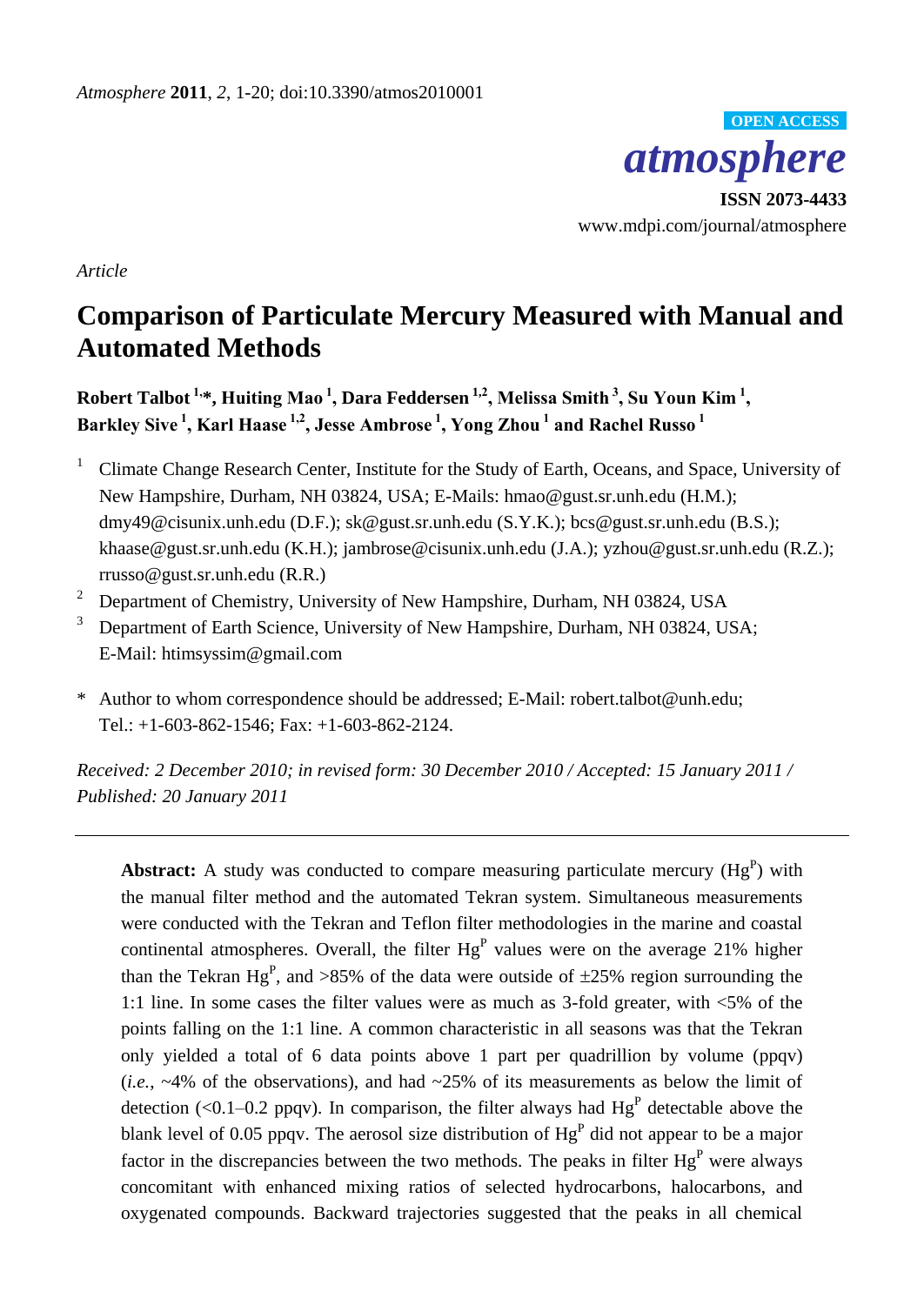compounds were primarily anthropogenic, and tracers indicated a combustion signature. Since the Tekran was typically unresponsive to these pollution episodes, detailed investigation of aerosol passing efficiency and the instrument response to different aerosol types should be investigated.

**Keywords:** mercury; particulate; filter; Tekran 1135

# **1. Introduction**

Accurate measurements of mercury chemical speciation are required to understand correctly its cycling and lifetime in the atmosphere. In the atmosphere mercury exists in diverse chemical forms that are comprised of gaseous elemental mercury (Hg<sup>0</sup>), reactive gaseous mercury (RGM = HgCl<sub>2</sub> +  $HgBr_2 + HgOH + ...$ , and particulate-phase mercury ( $Hg^P$ ). Compared to  $Hg^{\circ}$  and RGM,  $Hg^P$  has received relatively little attention. Measurement of  $Hg<sup>P</sup>$  requires either sampling with filters [1,2] or application of an automated Tekran model 1135 in conjunction with the Tekran model 2537 cold vapor fluorescence detection system [3-5]. The Tekran system is commonly employed to determine speciated atmospheric mercury world-wide.

The filter method could be prone to both positive and negative artifacts such as adsorption of RGM onto collected particulates [6] or loss of mercury from collected particulates when sampling times of more than a few hours are employed [7]. The Tekran system may have artifacts related to phase partitioning that varies with temperature [8]. An intercomparison conducted at Mace Head, Ireland, showed that Hg<sup>P</sup> measured by participating groups was highly variable and at times different by nearly an order of magnitude [9]. Together, this limited work on  $Hg<sup>P</sup>$  suggests that current methodologies for  $Hg<sup>P</sup>$  measurements need to be investigated rigorously.

Measurements of  $Hg<sup>P</sup>$  in southern Québec, Canada, yielded an average concentration of 26  $\pm$  54 picograms (pg) m<sup>-3</sup> [10]. There was a sharp seasonal variation, with the largest concentrations occurring in wintertime. Similar concentrations were found at two sites in Nevada, United States, with average Hg<sup>P</sup> being 9 ± 7 pg m<sup>-3</sup> and 13 ± 12 pg m<sup>-3</sup> [11]. The Ohio River Valley in the United States has a large number of coal-fired power plants, but  $Hg<sup>P</sup>$  was relatively low and averaged 5.29  $\pm$  6.04 pg m<sup>-3</sup> [12]. In the highly populated and industrial city of Shanghai, China, Hg<sup>P</sup> ranged from 0.07 nanograms (ng) m<sup>-3</sup> to 1.45 ng m<sup>-3</sup> with an average of 0.56  $\pm$  0.22 ng m<sup>-3</sup> at one site, and 0.20 to 0.47 ng m<sup>-3</sup> with an average of 0.33  $\pm$  0.09 ng m<sup>-3</sup> at another site [13]. These are among the highest values of ambient Hg<sup>P</sup> reported in the literature. In contrast, in continental outflow from China at Okinawa Island, Japan,  $Hg<sup>P</sup>$  averaged only 3.0  $\pm$  2.5 pg m<sup>-3</sup> [14].

Weekly measurements of  $Hg<sup>P</sup>$  on Bermuda yielded low concentrations with an average of 1.3 ± 1.7 pg m<sup>-3</sup> and a range of from the limit of detection (0.5 pg m<sup>-3</sup>) to 5.2 pg m<sup>-3</sup> [2]. These values are consistent with other measurements over the remote ocean [15,16], but lower than at coastal locations. For example, the average  $Hg<sup>P</sup>$  value along Chesapeake Bay was an order of magnitude larger at  $27 \pm 48$  pg m<sup>-3</sup> [2].

In the marine boundary layer (MBL) models show that the production of RGM should be enhanced due to the presence of halogens, especially Br and Cl radicals [17,18]. The deposition velocity of RGM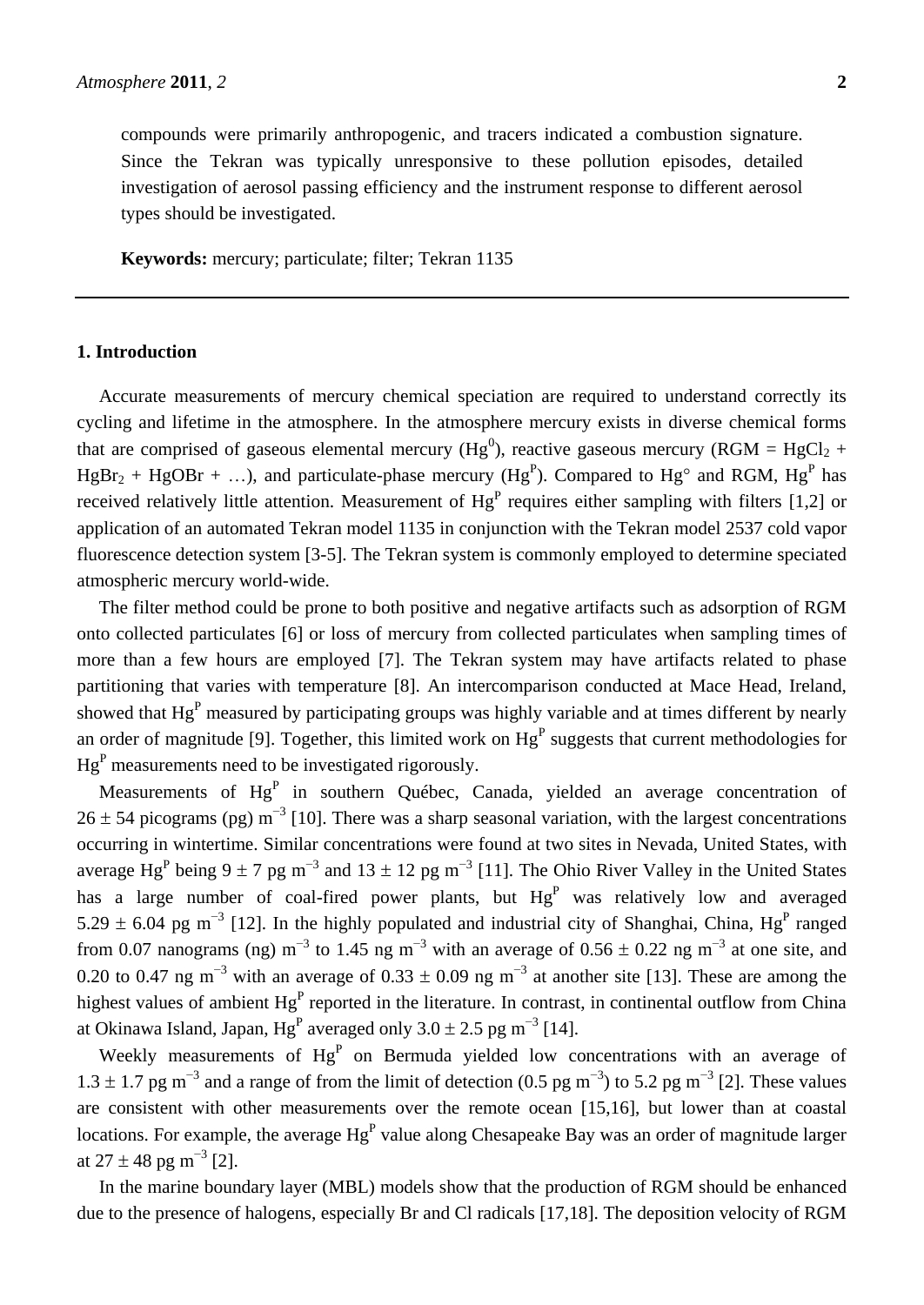is also 5–10 times higher than  $Hg<sup>P</sup>$  over land [19], and is likely even greater over the ocean. At Bermuda RGM averaged  $50 \pm 43$  pg m<sup>-3</sup>, which was 30–40 times higher than Hg<sup>P</sup>. In comparison, the ratio of RGM/Hg<sup>P</sup> is <5 at many remote terrestrial locations [2].

Our group has been conducting measurements of  $Hg^{\circ}$  in coastal New Hampshire at Thompson Farm since November 2003 and on Appledore Island in the Gulf of Maine since July 2005 [20]. Recently, RGM and  $Hg<sup>P</sup>$  measurements were added to both sites [21,22]. Currently, we are investigating the phase partitioning and cycling of atmospheric mercury in the marine boundary layer at Appledore Island. Intensive field campaigns were conducted in summer 2009, winter 2010, and spring 2010 which involved measurements of bulk filter  $Hg<sup>P</sup>$ , size fractionated  $Hg<sup>P</sup>$ , and  $Hg<sup>P</sup>$  with a Tekran model 1135. An important feature of these studies was that measurements were conducted in the marine and continental atmospheres to ascertain differences in phase partitioning and cycling in these two environments. Here we report seasonal comparisons of  $Hg<sup>P</sup>$  measured with the manual filter method and the automated Tekran system.

## **2. Results and Discussion**

## *2.1. Campaign Details*

During summer 2009 studies were conducted on Appledore Island in the Gulf of Maine and at and the inland site Thompson Farm. Tekran speciated atmospheric mercury systems were operated continuously at each site. At both sites two cascade impactors were run twice for seven days each. Bulk filter samples were collected with three hour time resolution. Ozone  $(O_3)$  and carbon monoxide (CO) were measured with one minute time resolution. Stainless steel canisters were used to collect whole air samples once an hour for determination of hydrocarbons, halocarbons, alkyl nitrates, and selected sulfur gases. The analyses were conducted in the trace gas laboratory at the University of New Hampshire. At Thompson Farm ~200 trace gases are measured year-round. During the intensive period in summer 2009 canister samples were collected and continuous measurement of oxygenated compounds was conducted using proton transfer reaction mass spectrometry. The various scenarios of data availability during each intensive period are summarized in Table 1.

| Date                   | Location  | <b>Bulk Filter</b> | Impactor          | <b>Trace Gases</b>   |  |
|------------------------|-----------|--------------------|-------------------|----------------------|--|
| 21 July-9 August 2009  | Appledore | 3 hour resolution  | 7 day resolution  | Canisters,<br>Hourly |  |
|                        | Island    | No                 | 7 day resolution  | $O_3$ , CO           |  |
|                        | Thompson  |                    |                   | PTR-MS, $O_3$ , CO   |  |
|                        | Farm      |                    |                   |                      |  |
| 21 January-10 February | Thompson  | 24 hour resolution | 10 day resolution | PTR-MS, $O_3$ , CO   |  |
| 2010                   | Farm      |                    |                   |                      |  |
| 5 April-25 April 2010  | Thompson  | 24 hour resolution | 10 day resolution | Continuous GC        |  |
|                        | Farm      |                    |                   | PTR-MS, $O3$ , CO    |  |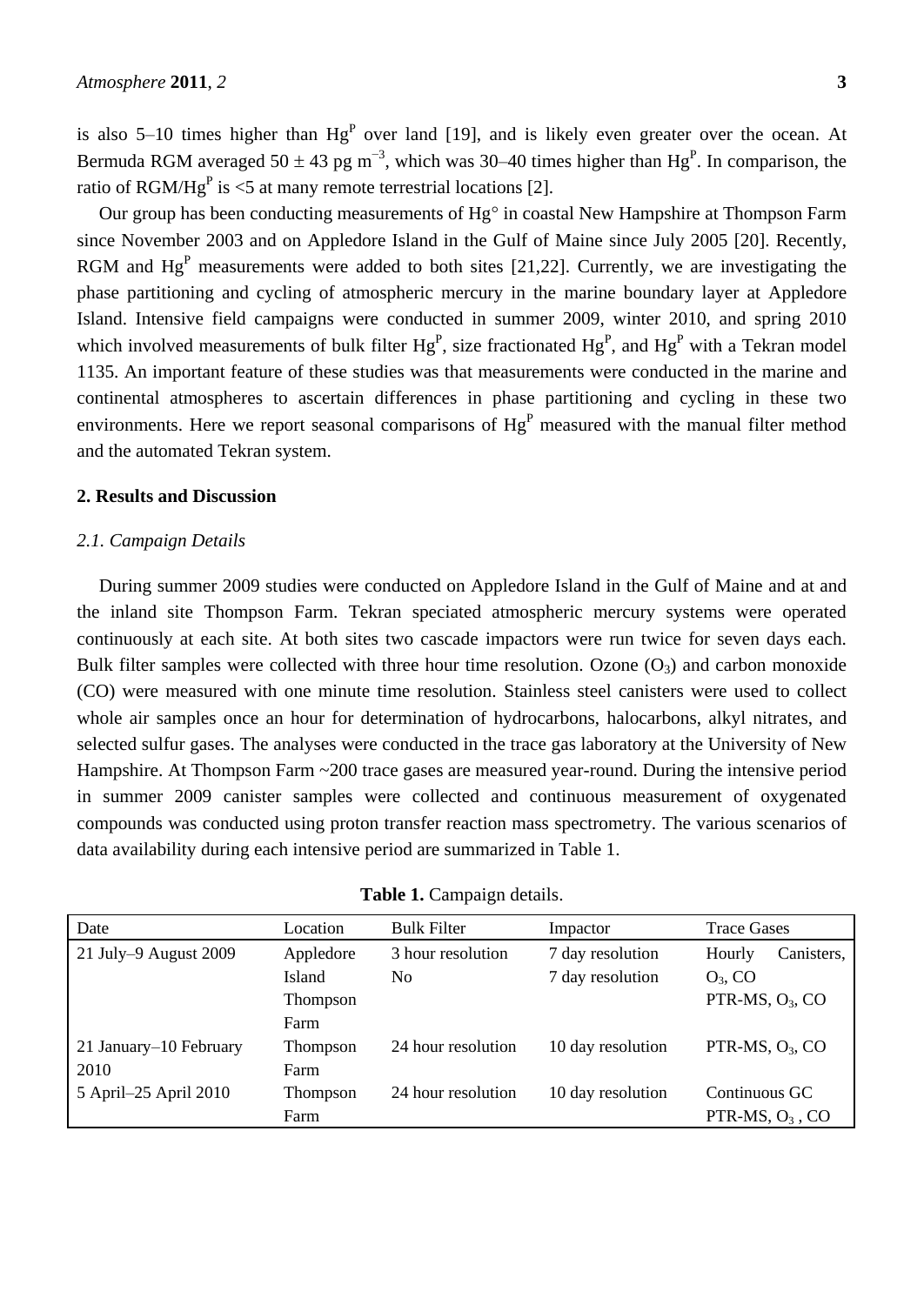#### *2.2. Campaign Results*

The time series record of  $Hg<sup>P</sup>$  measured on Appledore Island in summer 2009 with the Tekran and filter methods are shown in Figure 1. We report  $Hg<sup>P</sup>$  in terms of its mixing ratios in parts per quadrillion by volume (ppqv). Further, we note that 1 ng  $m^{-3}$  of Hg is equal to 112 ppqv. The Tekran rarely found  $Hg<sup>P</sup>$  to be >1 ppqv, while the filter determined values were up to 3 ppqv on several occasions. To check for a positive artifact with the filter measurements from uptake of RGM, we also show in Figure 1  $Hg<sup>P</sup>$  measured with the filter minus the corresponding integrated RGM value. It is apparent that the higher values obtained with the filter is not due to uptake of RGM. It is interesting that at times the two measurements show trends in the opposite direction and that the Tekran often was reading zero ppqv for hours at a time. The calibration of the Tekran was checked using a Tekran model 2505 Saturated Mercury Vapor Calibration Unit (*i.e.*, direct injections from the headspace of a thermoelectrically cooled Hg<sup>o</sup> reservoir) and it was found to be within  $\pm 2\%$ . Thus, calibration was ruled out as a cause for the discrepancies.

Figure 1. Time series of Tekran and filter measurements of Hg<sup>P</sup> at Appledore Island during summer 2009.



The data for  $Hg<sup>P</sup>$  at Thompson Farm in winter is presented in Figure 2. The Tekran data was integrated to correspond better to the 24 hour filter samples. In general, the trends in the two  $Hg<sup>P</sup>$ measurements were similar over the study period. Although there was better agreement in the two measurements of Hg<sup>P</sup> in winter compared to summer, the Tekran only found Hg<sup>P</sup> to be >1 ppqv two times. As in summer, there seems to be little influence of RGM on the filter-based  $Hg<sup>P</sup>$  measurements. During the first couple of days of the study period there was close correlation with  $Hg<sup>P</sup>$  and condensation nuclei (CNC)-black carbon. Afterwards, the three aerosol components exhibited individual characteristics suggesting that occasionally  $Hg<sup>P</sup>$  was probably associated with black carbon. The bulk CNC also showed limited correspondence with  $Hg<sup>P</sup>$ , which is probably not surprising considering the ultra-trace quantities of  $Hg<sup>P</sup>$  in the atmosphere.

In springtime the situation was much different in that the two methods for measuring  $Hg<sup>P</sup>$  tracked each other throughout the entire study period (Figure 3). However, overall the filter still yielded higher values of  $Hg<sup>P</sup>$  compared to the Tekran. The same pattern emerged with the largest difference in the two values occurring when the filter yielded the highest mixing ratios of  $Hg<sup>P</sup>$ . As was the case in winter,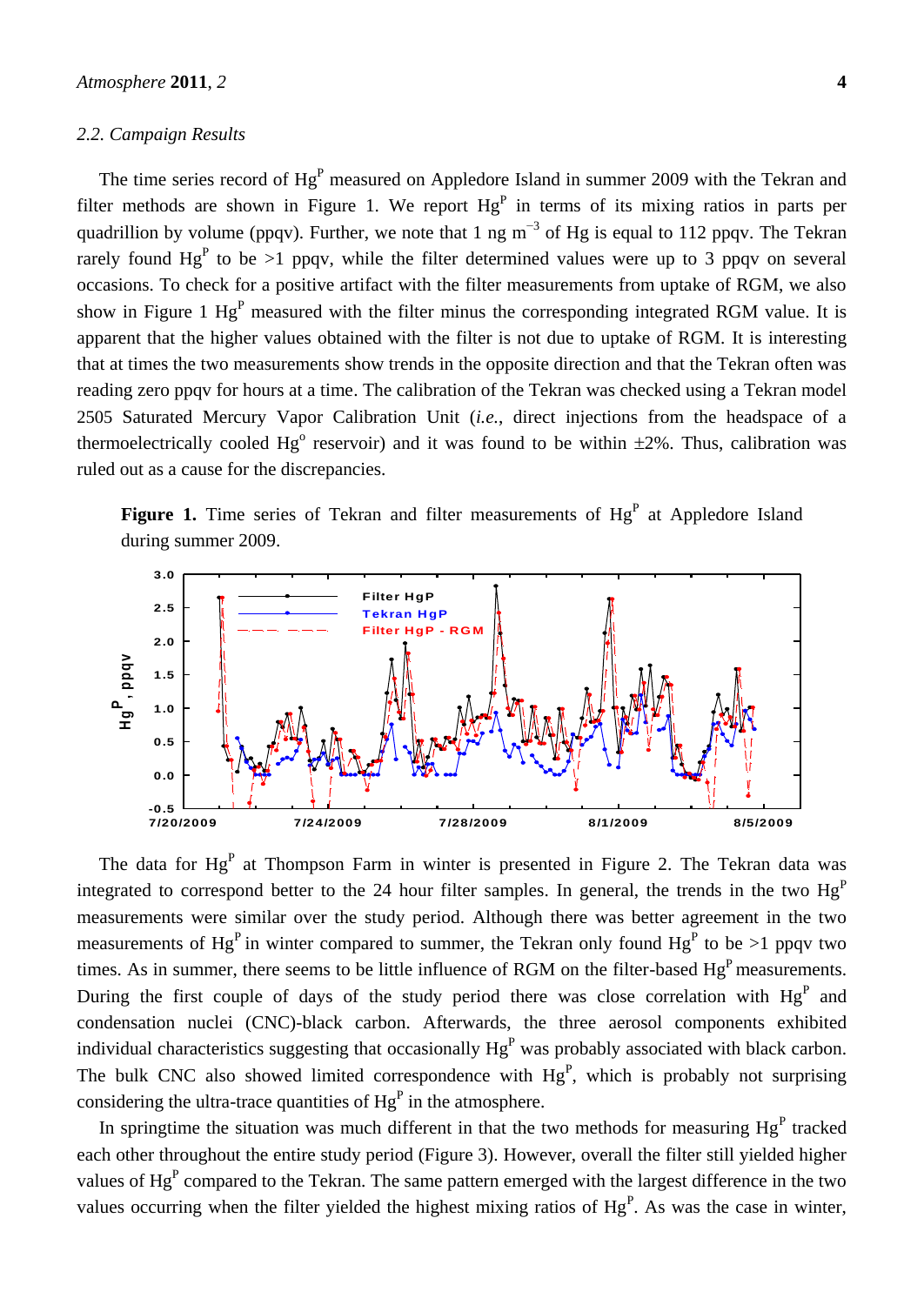there was little correspondence between  $Hg<sup>P</sup>$  and CNC. In springtime a positive artifact from RGM uptake on the filter could be a problem. When the total RGM passing through the filter was subtracted from the filter  $Hg<sup>P</sup>$  it resulted in some values that were close or even significantly less than the Tekran  $Hg<sup>P</sup>$ . Since this was not the case in the other seasons, it is caused by the highest annual RGM values occurring in spring (Table 2) [21].

Figure 2. Time series record of various aerosol measurements at Thompson Farm during winter 2010. The Tekran  $Hg<sup>P</sup>$  measurements were integrated to correspond to the 24-hour filter samples for  $Hg<sup>P</sup>$ .



**Figure 3.** Time series of various aerosol measurements at Thompson Farm in spring 2010. The Tekran Hg<sup>P</sup> data was integrated to correspond to the 24 hour filter samples for Hg<sup>P</sup>.



A statistical summary of the seasonal data is presented in Table 2. We estimated that the filter data has an overall uncertainty of  $\sim \pm 20\%$ . To arrive at this estimate we propagated the errors associated with the analytical analysis, variability in the filter blank, multiple analyses of sample extracts, and the flow meter uncertainty. The accuracy of the filter  $Hg<sup>P</sup>$  should be better than 5% since a certified reference was used in the analysis. The uncertainty of the Tekran unit is not well established, but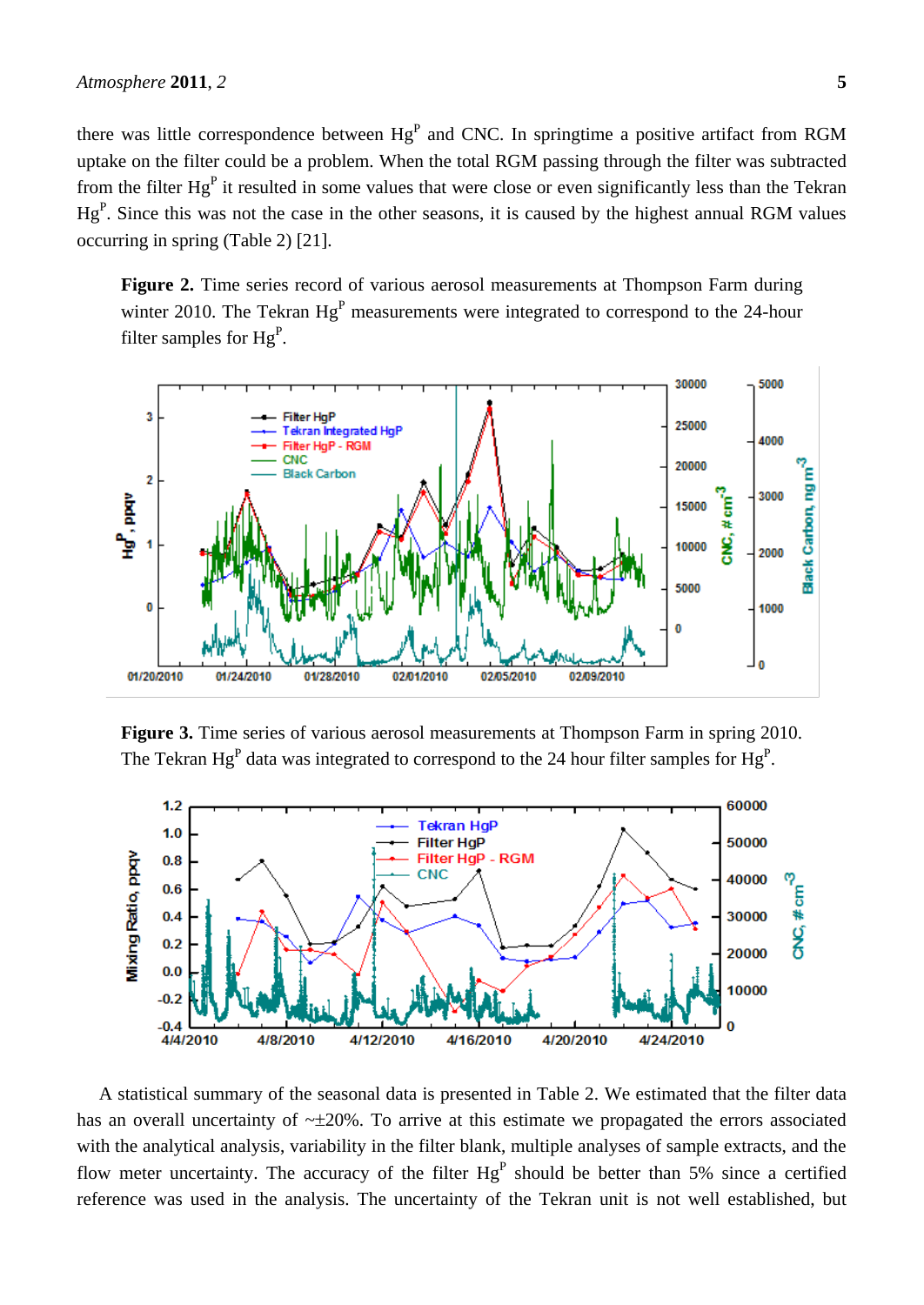periods of relatively constant ambient  $Hg<sup>P</sup>$  mixing ratios indicate that it could be as good as  $\sim \pm 5\%$ . As an example of this, look at the variation in the Tekran  $Hg<sup>P</sup>$  data from April 17 to April 20 in Figure 3. Although the mixing ratios are very low, the Tekran provided consistent values over this time period. In addition, the blank subtraction was essentially zero except for a few instances. Thus, a high blank was not responsible for the lower Tekran values of  $Hg<sup>P</sup>$ . However, a better estimate of it should be obtained by operating two units side-by-side. We intend to do this in the future. Based on these uncertainty estimates, it is readily apparent that the filter yielded higher values of  $Hg<sup>P</sup>$  than the Tekran unit. The seasonal comparison of  $Hg<sup>P</sup>$  values determined with the filter show that while winter has the highest mixing ratios, summer is lower by ~25% and spring ~40%. A much different picture results from the Tekran data. Winter clearly stands out as the highest, with summer and spring lower by ~60%. The greatest difference in the filter and Tekran  $Hg<sup>P</sup>$  values occurred in the marine environment. This is likely caused by the presence of coarse sea salt aerosol which is probably not passed with high efficiency through the RGM denuder. The size distribution of  $Hg<sup>P</sup>$  determined with cascade impactor sampling showed that ~90% of the  $Hg<sup>P</sup>$  was contained in aerosols with aerodynamic diameters  $> 2$  micrometer ( $\mu$ m) at Appledore Island [22]. Thus, we attribute the 3-fold lower Tekran mixing ratios partially to this phenomenon. This is a large enough difference to inhibit accurate assessment of atmospheric mercury cycling and lifetimes in the marine boundary layer.

| Season | Filter | $Hg^P$       | Tekran | $Hg^{P}$     | <b>RGM</b> |              |
|--------|--------|--------------|--------|--------------|------------|--------------|
|        | Median | Range        | Median | Range        | Median     | Range        |
| Summer | 0.70   | $0.05 - 2.8$ | 0.25   | $0.0 - 0.96$ | $0.0\,$    | $0.0 - 3.5$  |
| Winter | 0.92   | $0.30 - 3.2$ | 0.62   | $0.0 - 2.8$  | $0.07\,$   | $0.0 - 0.46$ |
| Spring | 0.54   | $0.18 - 1.0$ | 0.28   | $0.0 - 0.95$ | 0.14       | $0.0 - 2.3$  |

**Table 2.** Statistical summary as a function of season. All values are stated in ppqv.

A summary plot is presented in Figure 4 which shows the seasonal relationships between filter  $Hg<sup>P</sup>$ and the integrated Tekran  $Hg<sup>P</sup>$ . We did not observe loss of mercury from the three-hour collection time periods for the filter, but the 24-hour and cascade impactor samples did have measurable losses presumably from halogen reactions [7]. This is discussed in detail in the companion paper by Feddersen [22]. We note that despite the losses from the 24-hour filters, the filter data were still provided higher mixing ratios of  $Hg<sup>P</sup>$  as shown below.

The summer and winter data are the most disparate, while the spring data were more comparable. Overall, the filter Hg<sup>P</sup> values were on the average 21% higher than the Tekran Hg<sup>P</sup>, and >90% of the data lie outside of  $\pm 25\%$  region surrounding the 1:1 line. In some cases the filter values were as much as 3-fold greater, with <5% of the points falling on the 1:1 line. A common characteristic in all seasons was that the Tekran only yielded a total of 6 data points above 1 ppqv (*i.e.*, ~4% of the observations), and had  $\sim$ 25% of its measurements as below the limit of detection (<0.1–0.2 ppqv). In comparison, the filter always had detectable  $Hg<sup>P</sup>$  above the blank level of 0.05 ppqv, and was undenuded to minimize positive artifacts from  $O_3$  reactions [23].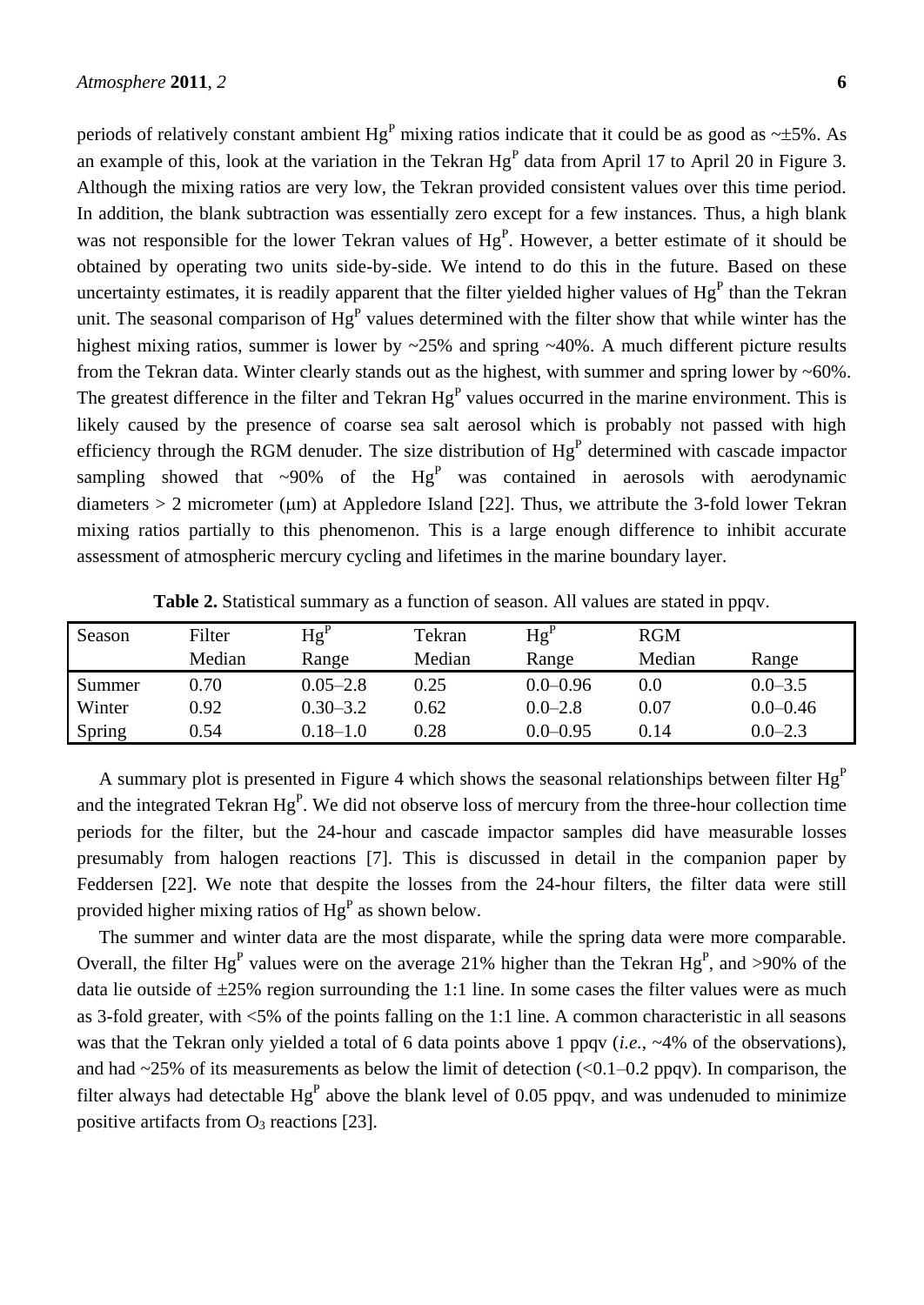

#### *3. Discussion*

The top panel of Figure 5 shows summer data at Appledore and we present some key relationships for the two measurement techniques of  $Hg<sup>P</sup>$ . First, the difference between the filter and Tekran  $Hg<sup>P</sup>$ values has a median of 0.35 ppqv, and ranges from zero to 2.5 ppqv. There are only two data points (on July 21 and 23) where the Tekran  $Hg<sup>P</sup>$  was greater than  $Hg<sup>P</sup>$  measured with the filter. The largest differences occurred when the filter-based  $Hg<sup>P</sup>$  produced the highest mixing ratios. Second, the total ng of Hg on the filter was calculated and compared to the total ng of RGM if the filter had retained it with 100% efficiency throughout the whole sampling interval. Early and late in the sampling period the amount of RGM would have been equal to or greater than the total amount of filter measured  $Hg<sup>P</sup>$ . Throughout the rest of the sampling time frame, including the two largest peaks in  $Hg<sup>P</sup>$ , RGM would seem to be a non-issue. We conclude that a positive RGM artifact is possible occasionally, but in general it does not appear to be a major problem.

In the middle panel of Figure 5 the time series of selected hydrocarbons and halocarbons are depicted over the two week sampling interval. Isoprene  $(C_5H_8)$  is a tracer of biogenic emissions, or continental air. Acetylene (C<sub>2</sub>H<sub>2</sub>) is an indicator of combustion, and tetrachloroethylene (C<sub>2</sub>Cl<sub>4</sub>) is emitted from urban sources such as dry cleaning [24]. It is clear that biogenic emissions are not associated with the largest peaks in  $Hg<sup>P</sup>$ . The spike in  $Hg<sup>P</sup>$  on July 28 also has concomitant peaks in  $C_2H_2$  and  $C_2Cl_4$  that suggest the Hg<sup>P</sup> might be derived from urban activities. There is also significant  $O_3$  associated with this episode (Figure 5, bottom panel). Other large peaks in  $Hg<sup>P</sup>$  on July 21 and 31 do not appear to have subsequent peaks in any of the tracer compounds, although the 31st also has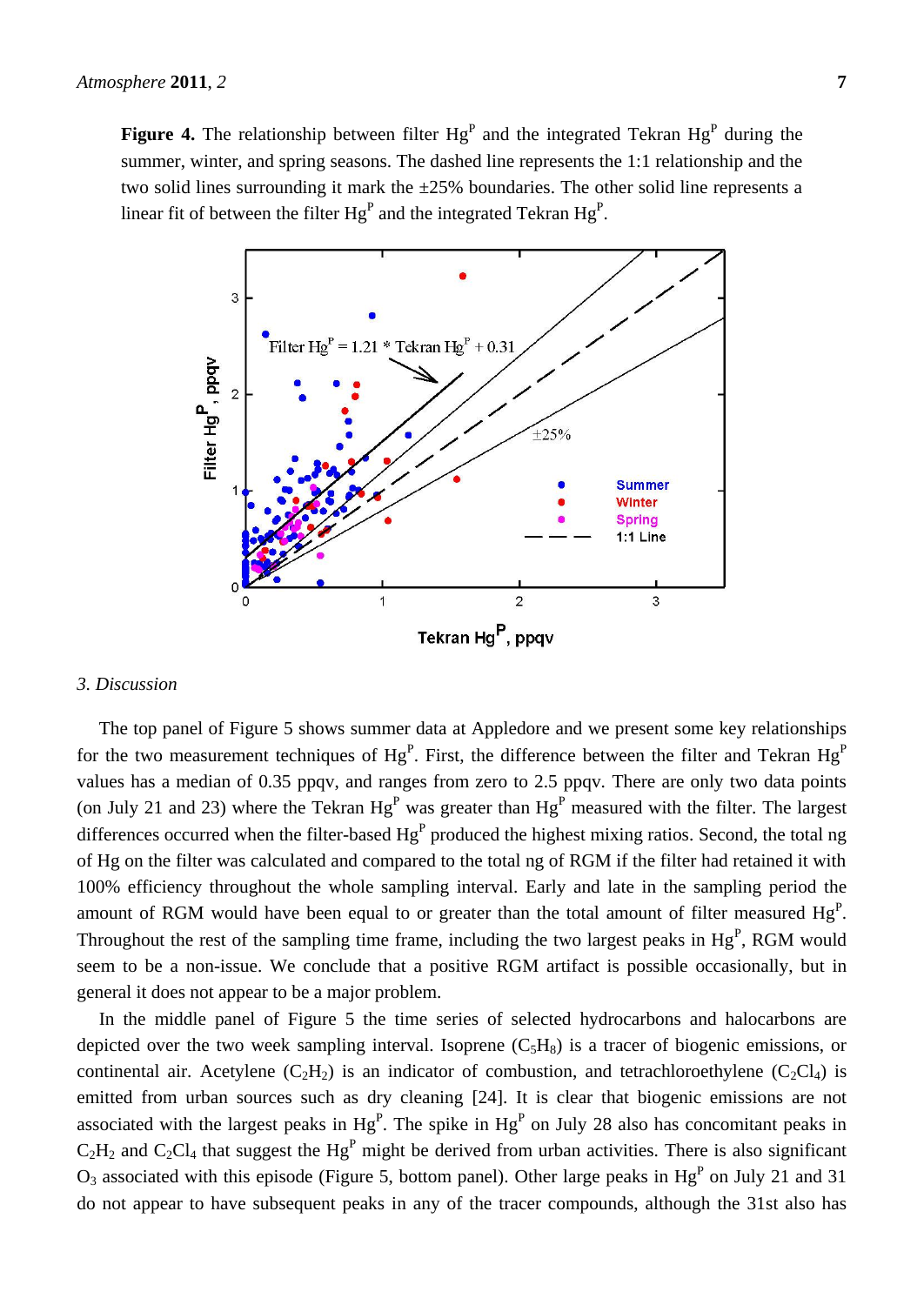elevated  $O_3$  and CO. For the closely spaced double peaks in  $Hg^P$  around July 26, C<sub>2</sub>Cl<sub>4</sub> showed similar albeit not identical ones. Interestingly, the sustained peak in  $C_2Cl_4$  around July 23 shows little influence on Hg<sup>P</sup> levels. Apparently there is not a clear signal in the source of the high Hg<sup>P</sup> at Appledore Island. Urban sources could account for a fraction of the elevated levels, but the picture is far from being straightforward.

**Figure 5.** Top Panel—Comparison of total Hg on filter and from potential collection of all RGM on filter during summer sampling interval on Appledore Island. Middle Panel—Selected hydrocarbon/halocarbon time series. Bottom Panel—Times series of O<sub>3</sub> and CO.



Backward trajectories were calculated for  $Hg<sup>P</sup>$  peaks that occurred on July 21, 28, and 31 at Appledore Island. The trajectories indicate that these air masses were likely influenced by urban/industrial sources along the U.S. east coast. The July 22 case showed an enhanced and sustained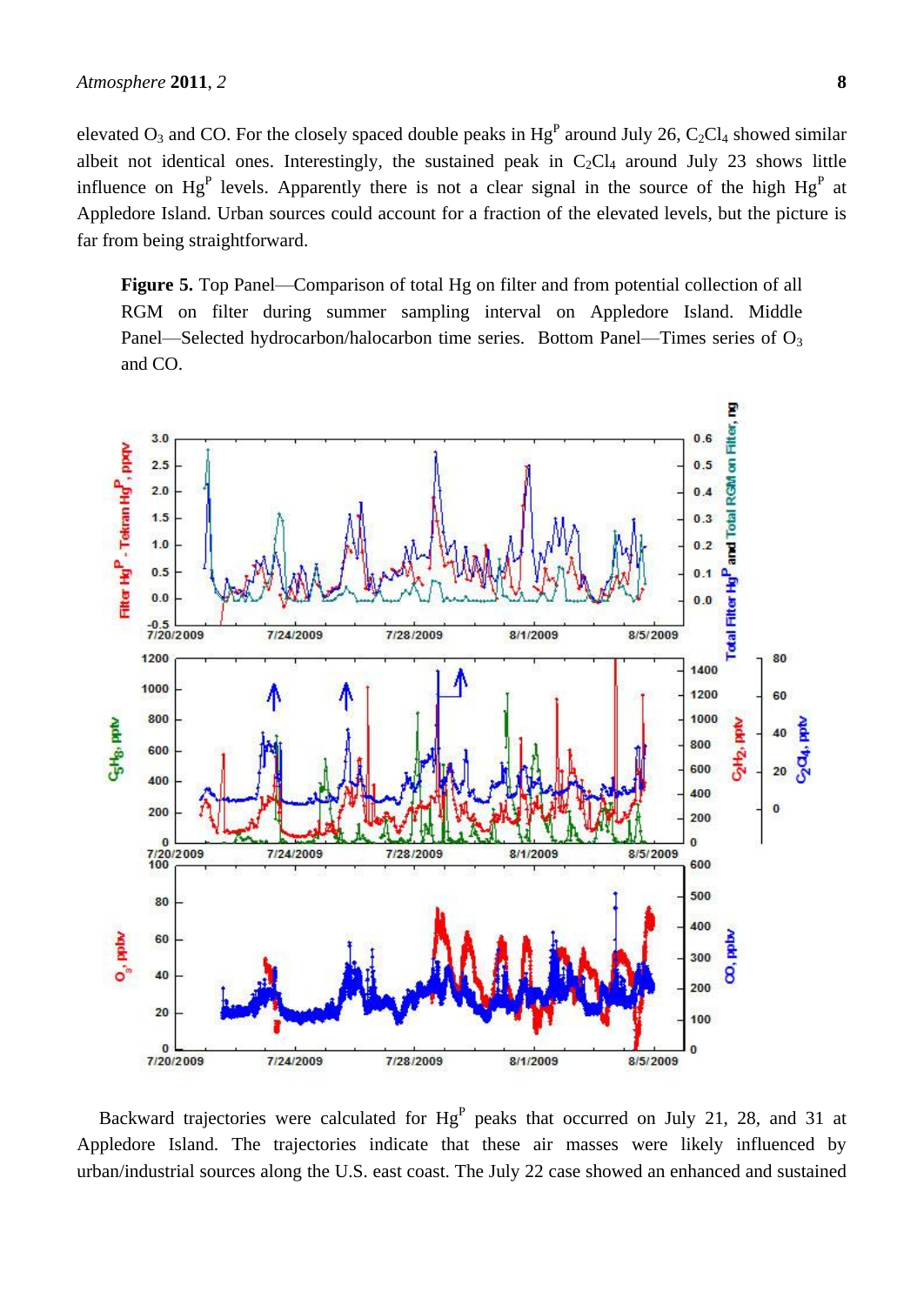elevation in  $C_2Cl_4$ , an urban tracer, but little increase in  $Hg<sup>P</sup>$ . The trajectories indicate the possibility that the air passed east of Boston and might not have been directly affected by local emission sources.

In Figure 6 we present the wintertime relationship between total ng of  $Hg<sup>P</sup>$  on the filter and total ng RGM Hg if it was retained 100% on the filter. There are a few instances where a positive RGM artifact could be important, but in general it does not appear to be a factor. The two largest peaks in filter  $Hg<sup>P</sup>$ , on January 24 and February 4, have concurrently high mixing ratios of many oxygenated compounds and hydrogen cyanide (HCN). The largest peak on February 4 exhibited biomass burning characteristics with concomitant 1 ppby enhancements in HCN and acetonitrile  $(CH_3CN)$ . Acetic acid (CH3COOH) was also highly elevated and it is known to have biomass burning as a source [25]. Surprisingly, the biogenic compounds isoprene  $(C_5H_8)$  and terpenes were enhanced 0.5 and 1 ppbv respectively in the middle of winter. These compounds have relatively short lifetimes, and in winter they are usually near their limit of detection at Thompson Farm [26]. Backward trajectories indicate that the air originated over central Canada. However, Canadian fire count records indicated that there no wildfires burning there for weeks either side of February 4 (http://www.ciffc.ca/ index.php?option=com\_content&task=view&id=26&Itemid=28). In addition, it is unlikely that the biomass-like emissions could be attributed to emissions from a coal-fired steam power plant since mixing ratios of  $CO_2$  and  $SO_2$  (not shown) were flat throughout this time interval.

Particularly perplexing is the source of the enhanced biogenic compounds. Air temperature varied from −1 to −10 C on February 4 at Thompson Farm. This would seem to rule out a rare warm winter day with a spike in biogenic emissions. One possible source could be local wood burning in wood stoves and fireplaces, but nitric oxide (NO) and CO exhibited low and flat mixing ratios on February  $4<sup>th</sup>$ . Thus, it is unclear as to the source(s) of the enhanced  $Hg<sup>P</sup>$  and other chemical species.

The two other largest peaks in filter  $Hg<sup>P</sup>$  that occurred on January 24 and February 1 have source regions over northern New England and the Ohio Valley area respectively. These peaks also appear to contain biomass burning characteristics but again little NO. In winter the lifetime of NO is about 1.5 days [27], which opens up the possibility of aged biomass burning emissions from wood stoves and fireplaces across the source regions. This could also explain the peak in  $Hg<sup>P</sup>$  on February 4.

In springtime the variations in filter  $Hg<sup>P</sup>$  were tracked well by  $C_2H_2$ ,  $C_2Cl_4$ , oxygenated compounds, and CO (Figure 7). In general, when these compounds indicated pollution plumes were present, the filter Hg<sup>P</sup> was also enhanced. The correspondence with  $C_5H_8$  was marginal, with better correlations with combustion and anthropogenic tracers. There are peaks in  $O_3$  that correspond to the pollution plumes, and indicate active photochemistry was occurring. The diurnal trend in  $O_3$  is caused by production in daytime and deposition and titration at night under the nocturnal inversion [28]. The active photochemistry and presence of marine influences periodically at Thompson Farm in springtime produces the highest RGM mixing ratios during this season [29]. In fact, during April 14–16 the RGM was greater than the  $Hg<sup>P</sup>$  measured with either method. The filter  $Hg<sup>P</sup>$  during this time period is particularly prone to a positive artifact from RGM uptake on the filter during sampling. Note that the filter and Tekran  $Hg<sup>P</sup>$  data are very similar during this time period and a t-test showed that they were not statistically different ( $p = 0.01$ ). Since presumably the Tekran Hg<sup>P</sup> is not subject to interference from RGM, this suggests the filter data were not impacted by an RGM positive artifact. In the laboratory we flowed  $Hg^0$  and  $HgCl_2$  in zero air (~200 ppqv) from a permeation source through blank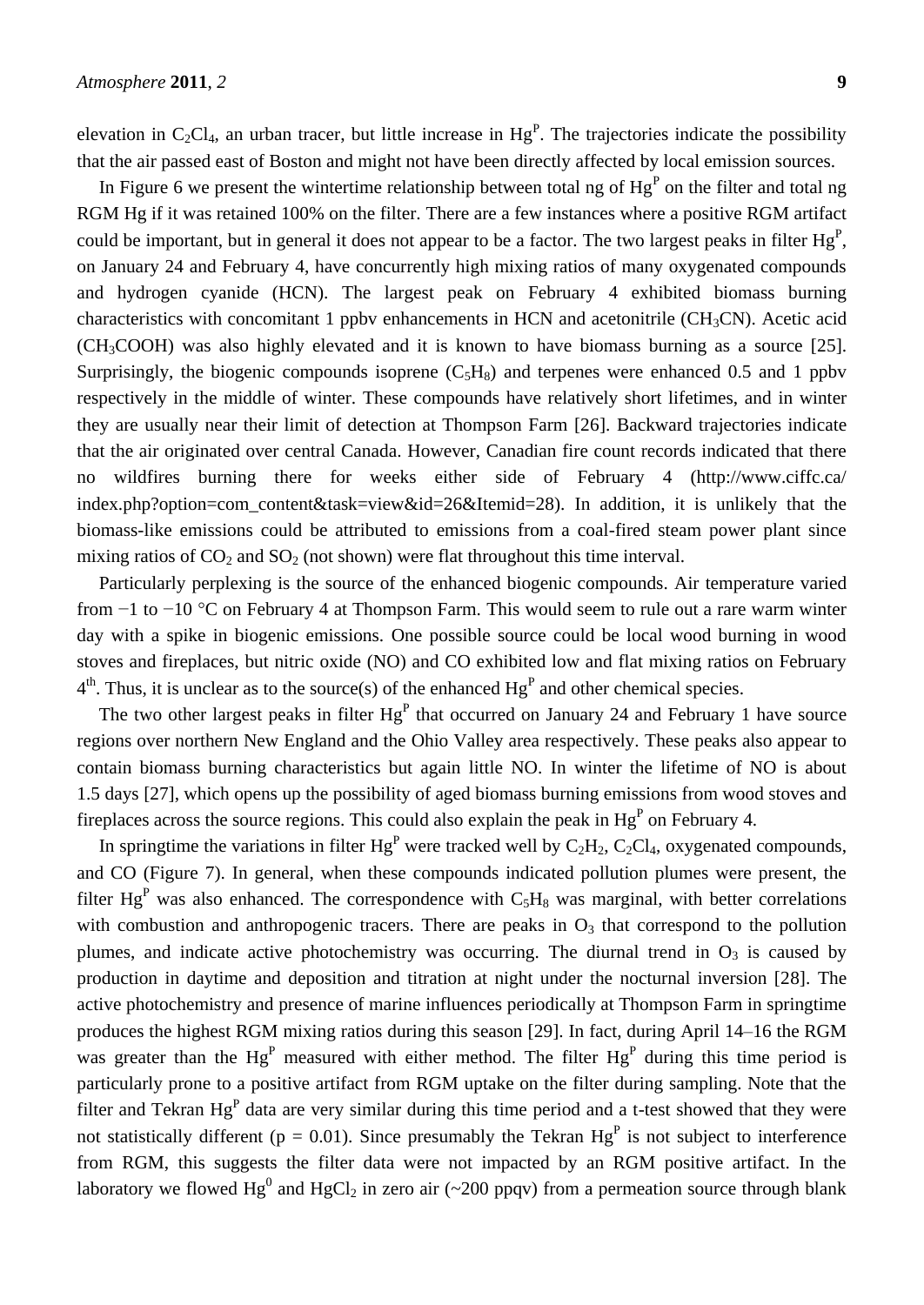fluoropore filters and did not observe uptake of  $Hg^0$  or RGM by the Teflon filter. Thus, if uptake occurs under ambient conditions it must be caused by absorption/reaction with collected aerosols.

The four largest peaks in filter  $Hg<sup>P</sup>$  occurred on April 7, 12, 16, and 22 in spring 2010. Three of these peaks had entirely different source regions based on 24-hour backward trajectories. The trajectories on April 7 and February 3 indicate that the pollution including  $Hg<sup>P</sup>$  likely originated from anthropogenic sources in the Ohio Valley and Northeast urban corridor. On April 16 the high  $Hg<sup>P</sup>$ probably can be attributed to local Boston sources. The peak on April 12 is uncertain to its source, and has the same source region as the winter peaks in  $Hg<sup>P</sup>$ . Nonetheless, it appears that combustion, whether it is natural or anthropogenic, is a common source for  $Hg<sup>P</sup>$ .

The size distribution of the  $Hg<sup>P</sup>$  is reported in a companion paper by Feddersen *et al.* [22]. We briefly summarize the salient results here. In summer, the size distribution of  $Hg<sup>P</sup>$  was mainly in the coarse (*i.e.*, sea salt) fraction ( $>1 \mu m$ ) between 2–10  $\mu m$  at both Appledore Island and Thompson. This was shifted almost entirely to the fine fraction  $(1 \mu m)$  below 0.5  $\mu m$  in winter, with little detectable in the coarse sizes. In spring, there was a mixture of fine and coarse fractions. The coarse aerosols at both locations are dominated by sea salt, which is rarely present at Thompson Farm in winter. Together the results of this work and that of Feddersen *et al.* [22] indicate that the consistently lower Hg<sup>P</sup> measured by the Tekran cannot be explained solely by poor passing efficiency of coarse aerosols in the automated unit. We have demonstrated that the summer and winter data are of similar disparities, yet each season is dominated by different aerosol size preferences for  $Hg<sup>P</sup>$ . A possible explanation for the lower  $Hg<sup>P</sup>$  values obtained with the Tekran unit is volatilization of  $Hg<sup>0</sup>/RGM$  from aerosols as they pass through the heated RGM denuder. This could occur as water is volatilized with associated release of  $Hg^0/RGM$  back to the gas phase [30].

We examined the data for possible artifacts related to variations in relative humidity. At Appledore Island the humidity is more-or-less constant at about 80%. At Thompson Farm the relative humidity reaches 100% on most summer nights and decreases to half that in daytime. The Tekran data and the difference between the filter and Tekran were examined for a humidity influence. As aerosols passed through the heated RGM denuder, water might evaporate from aerosols with associated mercury yielding low  $Hg<sup>P</sup>$  for the Terkan system. However, we could not identify any influence of humidity, and concluded that this was of minor importance.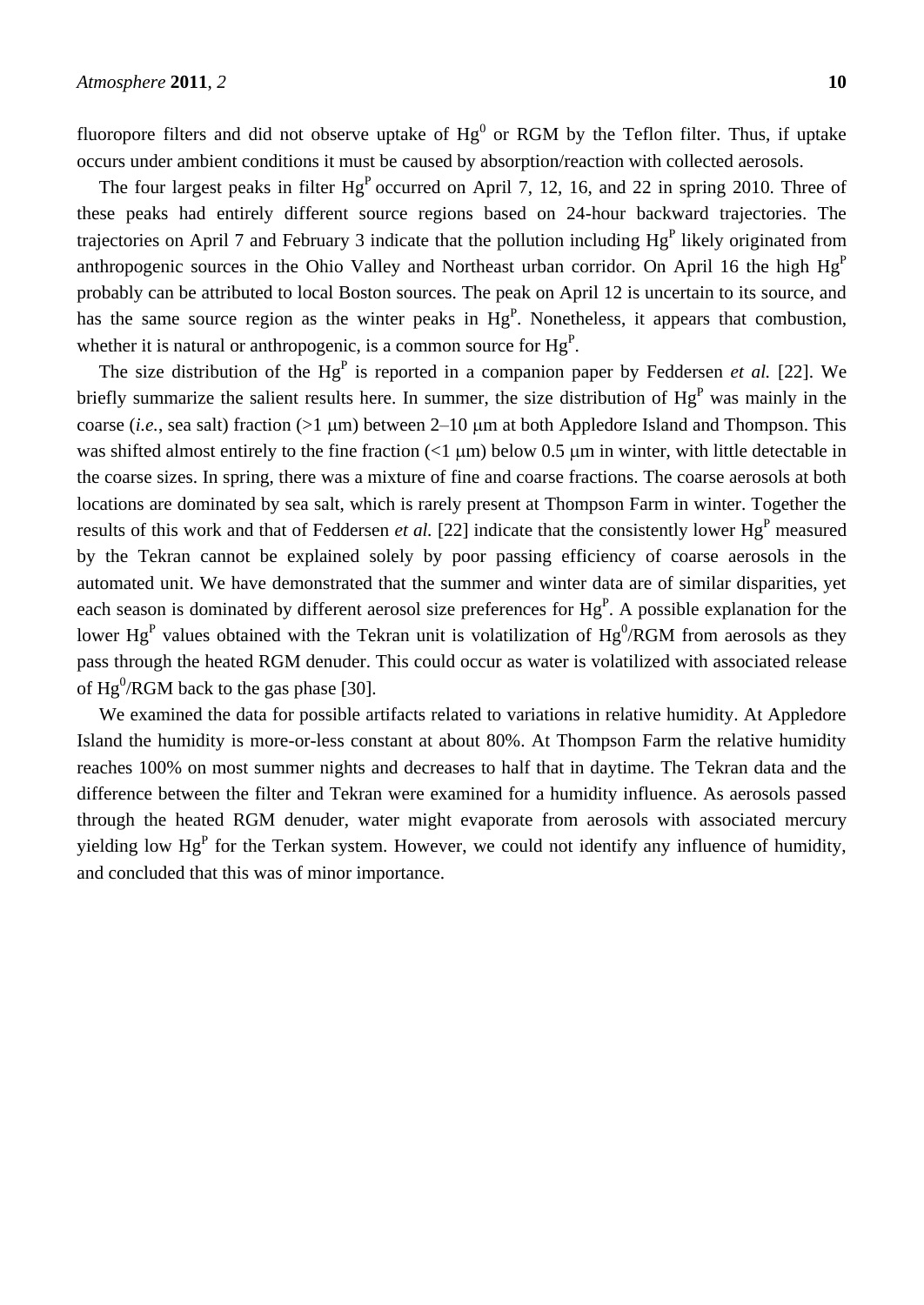**Figure 6.** Top panel—Comparison of total Hg from potential collection of all RGM on filter during the winter sampling interval at Thompson Farm. Middle panels—Time series of selected hydrocarbon/halocarbons/oxygenates/HCN. Bottom panel—Time series of  $O_3$ and CO.

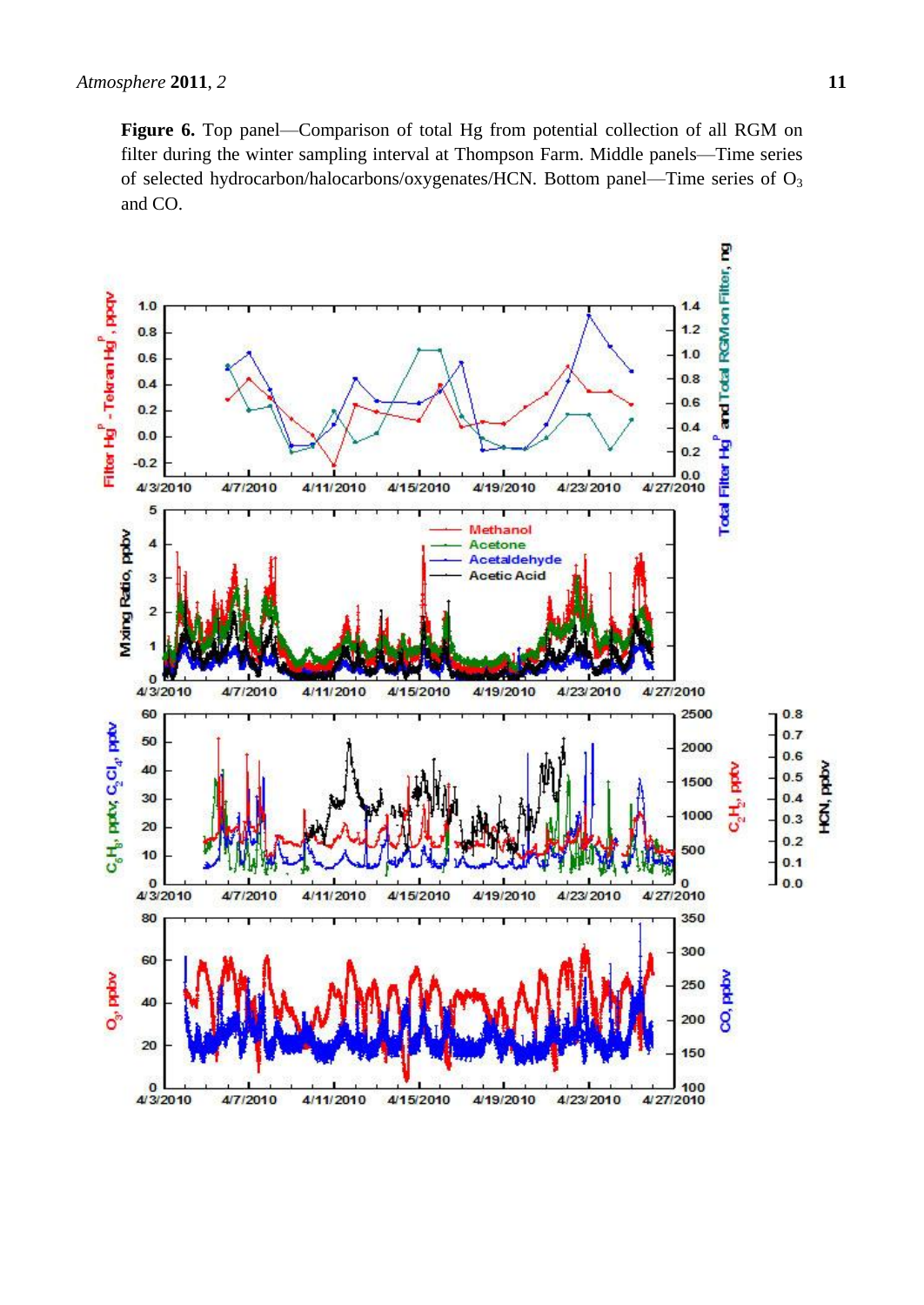**Figure 7.** Top panel—Comparison of total Hg from potential collection of all RGM on filter during the spring sampling interval at Thompson Farm. Middle panels—Time series of selected hydrocarbon/halocarbons/oxygenates/HCN. Bottom panel—Time series of O<sup>3</sup> and CO.



# **4. Experimental Section**

Two sites in the AIRMAP observing network (www.airmap.unh.edu) were utilized for measurements of speciated atmospheric mercury. The first was at Thompson Farm (43.1078°N,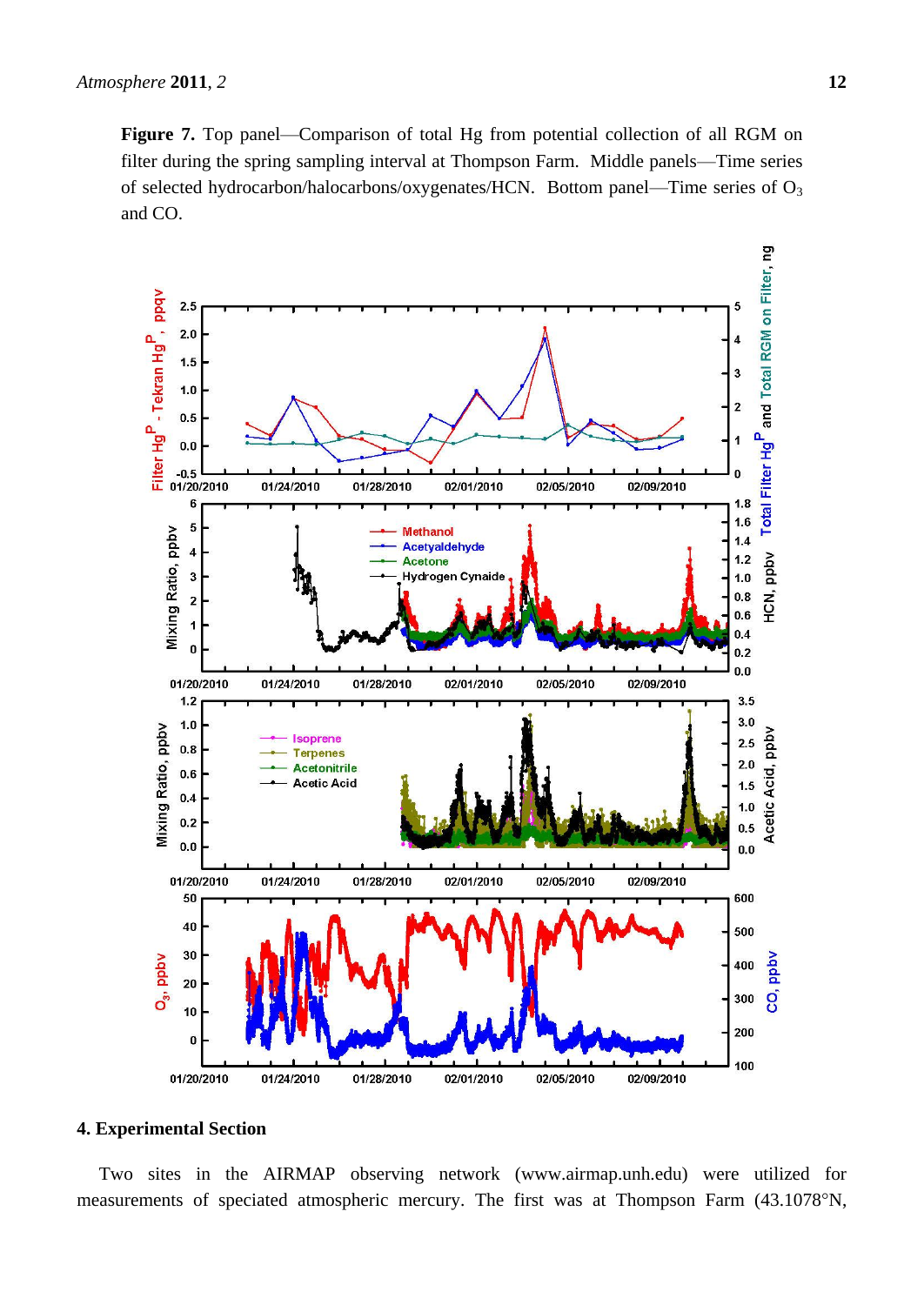70.9517W) which is located about 25 km inland from the Atlantic coastline. The second was on Appledore Island  $(42.97^{\circ}N, 70.62^{\circ}W)$  about 12 km offshore from New Hampshire in the Gulf of Maine. The geographic locations of these sites are shown in Figure 8. During certain time periods the Thompson Farm location is impacted by a marine influence, as indicated by the presence of tracer compounds such as  $CHBr<sub>3</sub>$  and DMS [31,32]. Similarly, Appledore Island is under continental influence ~30% of the time during summertime [33]. In general, wind speeds were only a few m s<sup>−1</sup> during the campaigns.

At both sites we operate a Tekran system which consists of a model 1130 to measure RGM, a model 1135 to measure  $Hg<sup>P</sup>$ , and 2537A cold vapor fluorescence detector. On Appledore all instruments are powered year-round by electricity generated by a custom wind turbine system [34]. Elemental Hg was quantified with a five minute time resolution. Reactive Hg and  $Hg<sup>P</sup>$  were determined using a two hour sampling and one hour flushing and desorption sequences. The instruments were configured and operated identically at both sites according to the U.S. Environmental Protection Agency Standard Operating Procedures for Analysis of Gaseous and Fine Particulate-Bound Mercury [35], with one modification. Instead of using the Tekran commercial water removal cartridge system, we developed a custom cold finger unit which operates autonomously only producing water as a waste by-product. The system is extremely clean and we believe that it helps keep the blank on the speciated measurements at zero. Thus, blank subtraction is rarely required.



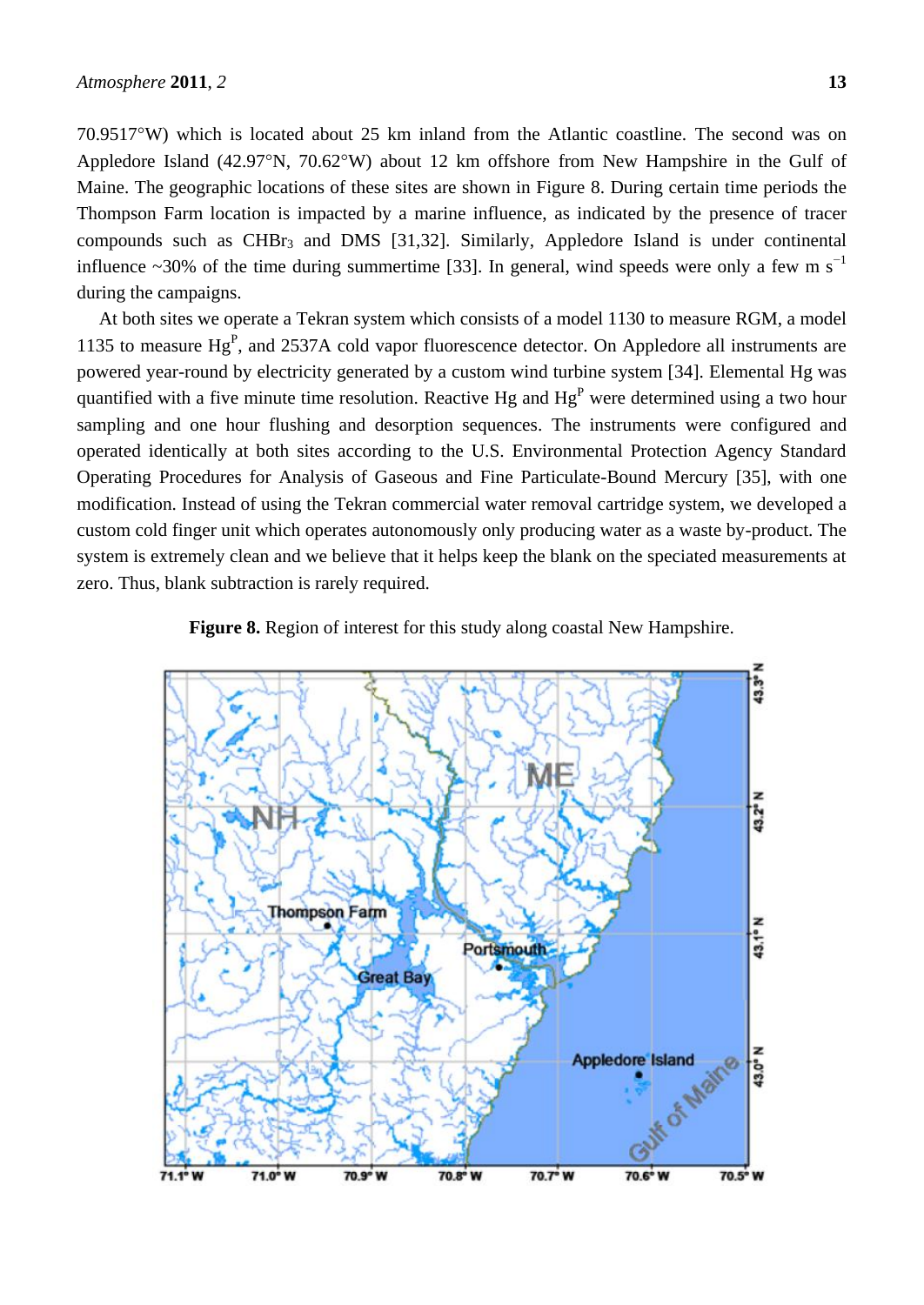Calibration of the 2537A unit was conducted automatically every 24 desorption cycles, and this was verified every six months using a Tekran model 2505 Saturated Mercury Vapor Calibration Unit (*i.e.*, direct injection from the headspace of a thermoelectrically cooled  $Hg^0$  reservoir) to confirm absolute calibration.

The Tekran units are typically equipped with an elutriator inlet with an acceleration jet to remove aerosols  $>2.5$  µm so that only fine HgP is measured. This is not a desirable design, especially in the marine environment with sea salt in the  $2-10$  µm range. Since our goal was to elucidate cycling of mercury, the total amount of mercury in the aerosol phase must be determined. We replaced the elutriator in both model 1130 units with one that contained no impaction plate to facilitate collection of coarse aerosols on the quartz frit in the Tekran 1135. The face velocity through the quartz frit was ~3.2 L cm<sup>-2</sup> min<sup>-1</sup>, a much higher rate than through the filters at ~1.1 L cm<sup>-2</sup> min<sup>-1</sup>. At a flow rate of 10 standard liters per minute through the RGM denuder it is highly likely that some of the coarse aerosols will still be lost. However, without completely modifying the instrument this is the best that one can do, and our goal was to evaluate the Tekran system in a likely configuration to be used by researchers.

To help evaluate the accuracy of the Tekran  $Hg<sup>P</sup>$  measurements,  $Hg<sup>P</sup>$  was also determined using collection of bulk aerosols on Teflon filters. The filter was held upside down in a delrin housing and was situated ~50 cm away from the inlet of the Tekran unit. We used Millipore fluoropore filters of 90 mm diameter and a pore size of 1  $\mu$ m. The flow meters were calibrated just prior to the campaigns and they were within  $\pm 2\%$  at the flow rates used in this study. Prior to sampling these were cleaned in 12 hour acid soaks of 30% HNO<sub>3</sub> and 25% HCl. For sampling the filters were placed in custom delrin holders and ambient air flowed through them at  $\sim$ 120 standard liters per minute. The holders were washed with soapy deionized water and then soaked 12 hours in 5% HCl. Blank filters went through the same handling process in-between each actual ambient sample. Samples and blanks were stored in clean room bags. Extracts were stored Teflon bottles that were soaked 12 hours in 50% HNO<sub>3</sub>, another 12 hours in 30% HCl, and finally soaked for 5 days in 5% HCl. Filter extractions were conducted using 1.5% BrCl and HCl for 24 hours. They were then diluted to 0.5% BrCl and HCL for analysis. The average blank filter contained 25 pg of Hg, while the samples contained up to 100 times more Hg. Thus, the blank corrections were essentially in the background noise and contributed little to the overall uncertainty of the ambient measurements.

Analysis of these samples for Hg was via acid extraction and cold vapor atomic fluorescence using a Tekran Series 2600 System. Calibration standards were prepared from a 1000 ppm Hg $^0$  in 3% HNO<sub>3</sub> Atomic Absorption solution purchased from Ricca Chemical Company. A certified reference material, ORMS-4 (Hg in water), purchased from the National Research Council Canada was utilized as an external standard. The analytical precision of repeated determinations of the ambient samples was 5–10%.

Ozone was measured at each site using UV photometric detection at 254 nm with a Thermo Environmental Instruments model 49C-PS. The limit of detection was ~1.0 ppbv. Instrument zeroing and calibration was achieved routinely by utilizing zero air and an internal primary  $O_3$  source, respectively. Carbon monoxide was measured with an extensively modified Thermo Environmental Instruments model 48CTL. The technique uses a filter correlation method based on absorption of infrared radiation at 4.6 µm. Calibration was conducted using standard addition on ambient air from a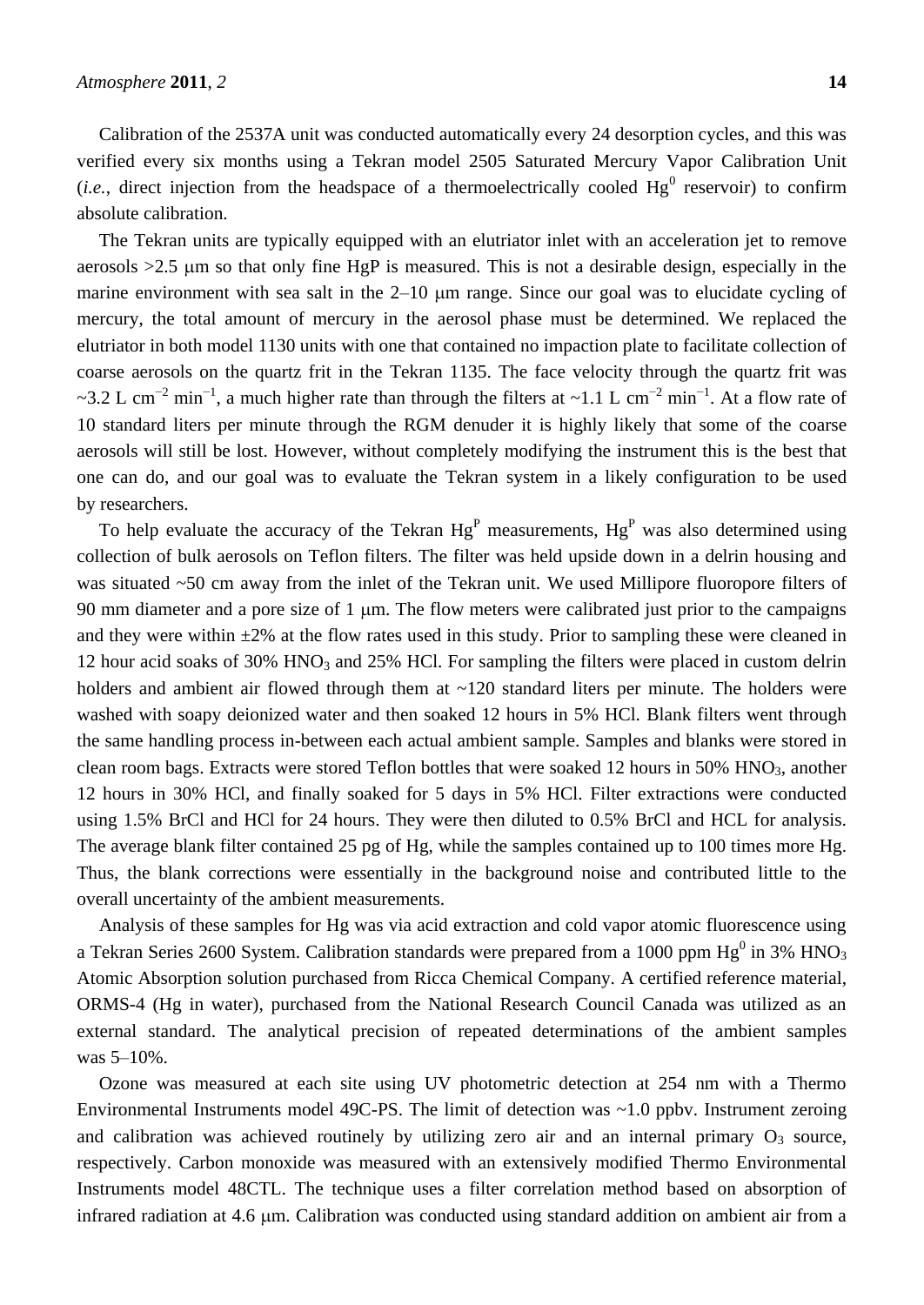CO primary standard of  $\sim$ 5 ppmv obtained from Scott Marrin, Inc. (NIST traceable  $\pm$ 2%). The addition was dynamically diluted to provide a spike of ~300 ppby. Calibration was performed every 6.25 hours. The limit of detection was ~20 ppby. More details of these measurement techniques are presented in Mao and Talbot [36].

A condensation nuclei counter was utilized to measure aerosol number density. The unit was a TSI model 3022A, which was modified to automatically drain and refill the butanol reservoir to remove daily water contamination. The data were averaged to one minute and correspond to individual aerosol particles with a size range of 7 nanometer (nm) to 3  $\mu$ m with an efficiency of 50% between 7 nm and 15 nm and greater than 90% above 15 nm. The instrument counts aerosol particles up to concentrations of  $1 \times 10^7$  cm<sup>-3</sup> using standard optical methods. Black carbon was measured using a Magee Scientific aethalometer with light attenuation at 880 nm. More details of these aerosol measurements can be found in Ziemba *et al.* [37].

For the HCN measurements at Thompson Farm, a cryogen-free concentration system coupled to gas chromatograph (GC) equipped with a flame thermionic detector (FTD) was employed. The system was designed for dual stage trapping such that there were two individual dewars containing cold regions—the first cold region was for water management, while the second cold region was used for sample enrichment. Ambient air was drawn from the main sampling manifold using a single-head metal bellows pump and directed to the concentration system. A  $250 \text{ cm}^3$  aliquot of air was first dried by passing it through an empty 20 cm × 0.3175 cm i.d. Silonite-coated loop held at −15 °C and then concentrated at −130 °C in a 20 cm × 0.3175 cm i.d. Silonite-coated loop packed with 1 mm diameter glass beads. After sample enrichment, the loops were heated to 80  $\degree$ C and the sample was injected onto a 25 m  $\times$  0.32 mm i.d., 5 µm film thickness CP PoraBOND Q column using an 8-port switching valve with ultra high purity (UHP) He. A Shimadzu FTD was used for detection; the chromatographic column and FTD were housed in a Shimadzu 2014 GC. The FTD was operated at 200  $\degree$ C using a constant voltage of 80% relative to maximum. A permeation tube source was used for HCN calibrations; it was contained in a temperature-regulated glass chamber and had a NIST traceable gravimetric emission rate of 122  $\pm$  5 ng min<sup>-1</sup>. The ambient mixing ratios (~0.1–1 ppbv) for the calibrations, the HCN source was first diluted in UHP  $N_2$  and then further diluted in zero air using a catalytic converter-zero air generator. The cycle time of the system (from injection to injection) was  $\sim$ 20 minutes and the HCN measurement precision was 5%. Further details regarding operation of the cryogen-free system are in Sive *et al.* [38].

A high-sensitivity proton transfer reaction-mass spectrometer (PTR-MS) was used for measurements of selected VOCs, OVOCs, dimethylsulfide and acetonitrile at Thompson Farm [39-42]. Briefly, the ion source was operated with a water flow rate of 11 cm<sup>3</sup> min<sup>-1</sup>, a discharge current of 8 mA at 600 V, and tuned such that  $O_2^+$  was always less than 1.0% of the primary ion  $(H_3O^+)$  signal (the typical  $H_3O^+$  signal was  $3-5 \times 10^6$  Hz). The PTR-MS drift tube operational parameters were set to 600V, 45 °C, and a pressure of 2 mbar; the resulting field strength was 132 Townsend. The quadrupole mass spectrometer was operated in single ion mode, monitoring 47 discrete m/z channels corresponding to the compounds of interest. The dwell times for each mass ranged from 10–20 seconds, yielding a cycle time of 7.25 minutes. The system was zeroed every 24 hours for 72 minutes by diverting the ambient air through a heated catalytic converter (0.5% Pd on alumina at 600 °C) to establish the instrumental background signal. Following the 72 minute zeroing period, a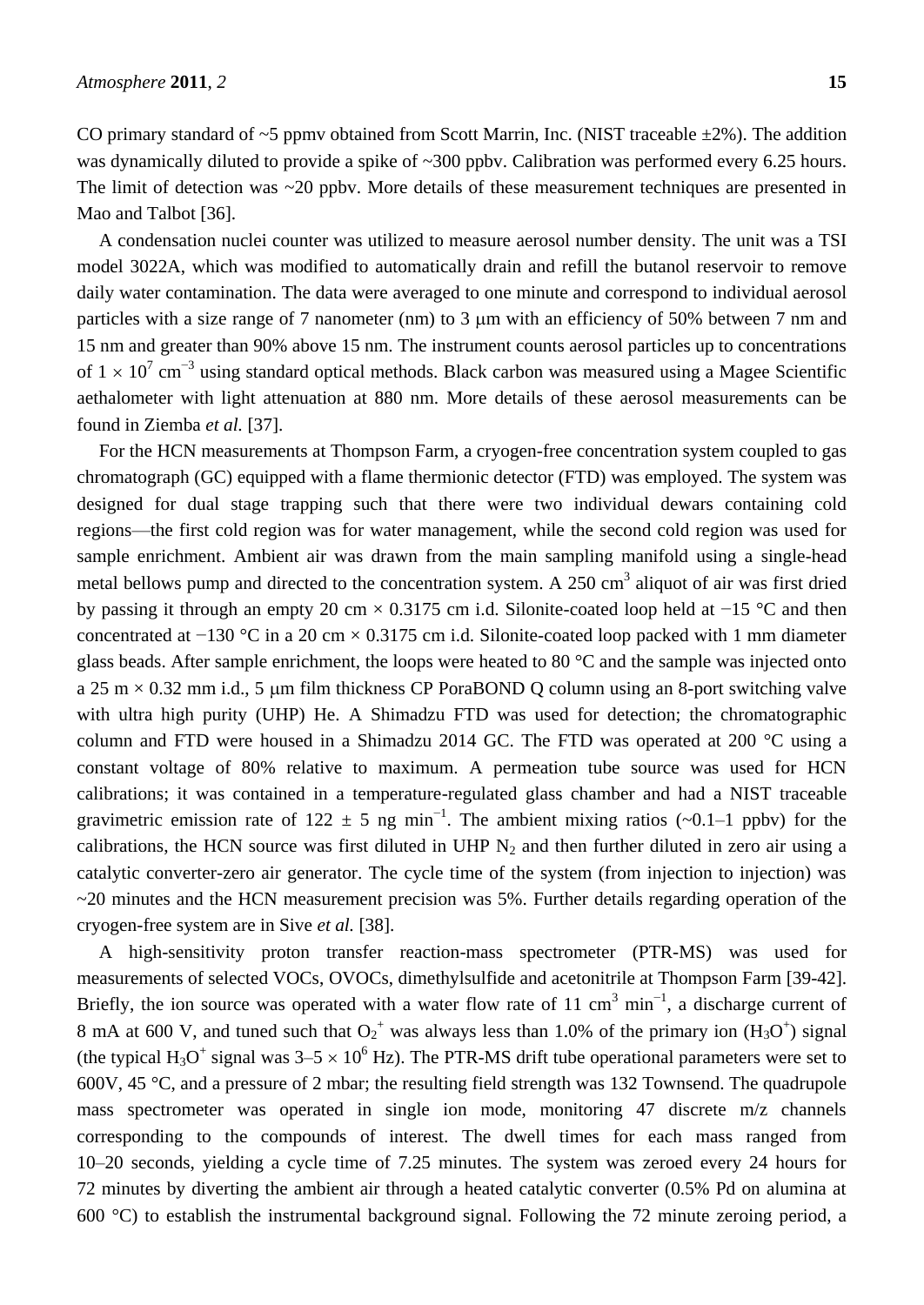multi-component synthetic standard was automatically introduced into the zero air flow stream for 30 minutes, providing an on-line calibration. The flow of the standard was cycled through three different set points in order to achieve a three-point calibration every three consecutive days. For each calibration event, a single set point was used for the entire 30 minute period. Thus, after three consecutive zero/calibration occurrences, a three-point calibration curve was obtained and the cycle was repeated. The resulting 25.7 hour cycle ensured that the zero frequency did not introduce a temporal bias into the PTR-MS data stream. Furthermore, the online calibration system provided a metric of instrument response on a daily basis, and was performed in conjunction with thorough offline calibrations using our primary standards and a standard dilution system. Mixing ratios for each gas were determined by using the normalized counts per second, obtained by subtracting out the non-zero background signal for each compound, and the calibration factors generated from the primary and secondary standards.

For VOC measurements at Thompson Farm (5 April–25 April 2010), an *in situ* GC system similar to that described in Sive *et al.* [38] was used; here we describe the differences with the current VOC system and its operational procedure. The third generation of our automated, cryogen-free GC system was deployed at Thompson Farm in April 2010. The new system utilizes a Stirling (pulse-type) cryocooler (Q-drive) for concentration of air samples without the use of liquid nitrogen or solid absorbents. Moreover, this system is capable of cooling to liquid nitrogen temperatures rapidly  $(-15 \text{ min})$  while providing superior cooling power  $(-8 \text{ W at } 77 \text{ K})$  to our previous cryogen-free systems at these temperatures. Because of the Qdrive's cooling capacity at liquid nitrogen temperatures, dual-stage trapping for water management was not necessary. For sample concentration, a 6.35 cm  $\times$  4.765 mm i.d. stainless steel loop filled with 1 mm diameter glass beads was used; the larger diameter (4.7625 mm i.d. *vs.* 3.175 mm i.d.) sample loop minimized the potential for ice blockage associated with high humidity episodes.

The cryogen free concentrator system was coupled to a Shimadzu GC-17A equipped with two FIDs and two ECDs for measurements of  $C_2$ -C<sub>10</sub> NMHCs, C<sub>1</sub>-C<sub>2</sub> halocarbons, C<sub>1</sub>-C<sub>5</sub> alkyl nitrates and organic sulfur compounds. A 1500 cm<sup>3</sup> sample aliquot was trapped at  $-196$  °C with the Qdrive cryocooler sample concentrator. After the sample aliquot was concentrated, it was isolated, rapidly heated to 100  $\degree$ C and injected. After injection, the sample aliquot was quantitatively split in to four sub-streams, each feeding a separate column-detector pair. A Shimadzu GC-17A housed four different separation columns which were coupled to the FIDs and ECDs. For calibrations, two different whole air standards were analyzed alternately every tenth run in a manner that was identical to the ambient sampling. The measurement precision for each of the NMHCs, halocarbons, alkyl nitrates and sulfur gases ranged from 0.3–15%.

For VOC measurements at Appledore Island, canister samples were collected on an hourly basis from July 26 to August 4, 2009. Air samples were drawn from the top of a ~20 m tall World War II-era coastal surveillance tower and pressurized to 35 psig using a single head metal bellows pump. Samples were returned to the UNH laboratory and were analyzed within two weeks of collection on a three GC system equipped with two flame ionization detectors (FID), two electron capture detectors (ECD), and a mass spectrometer (MS) for the following suite of gases:  $C_2-C_{10}$  nonmethane hydrocarbons (NMHCs),  $C_1-C_2$  halocarbons,  $C_1-C_5$  alkyl nitrates, select oxygenated volatile organic compounds (OVOCs) and organic sulfur compounds. The measurement precision was  $\langle 1-4\%$  for the C<sub>2</sub>-C<sub>8</sub>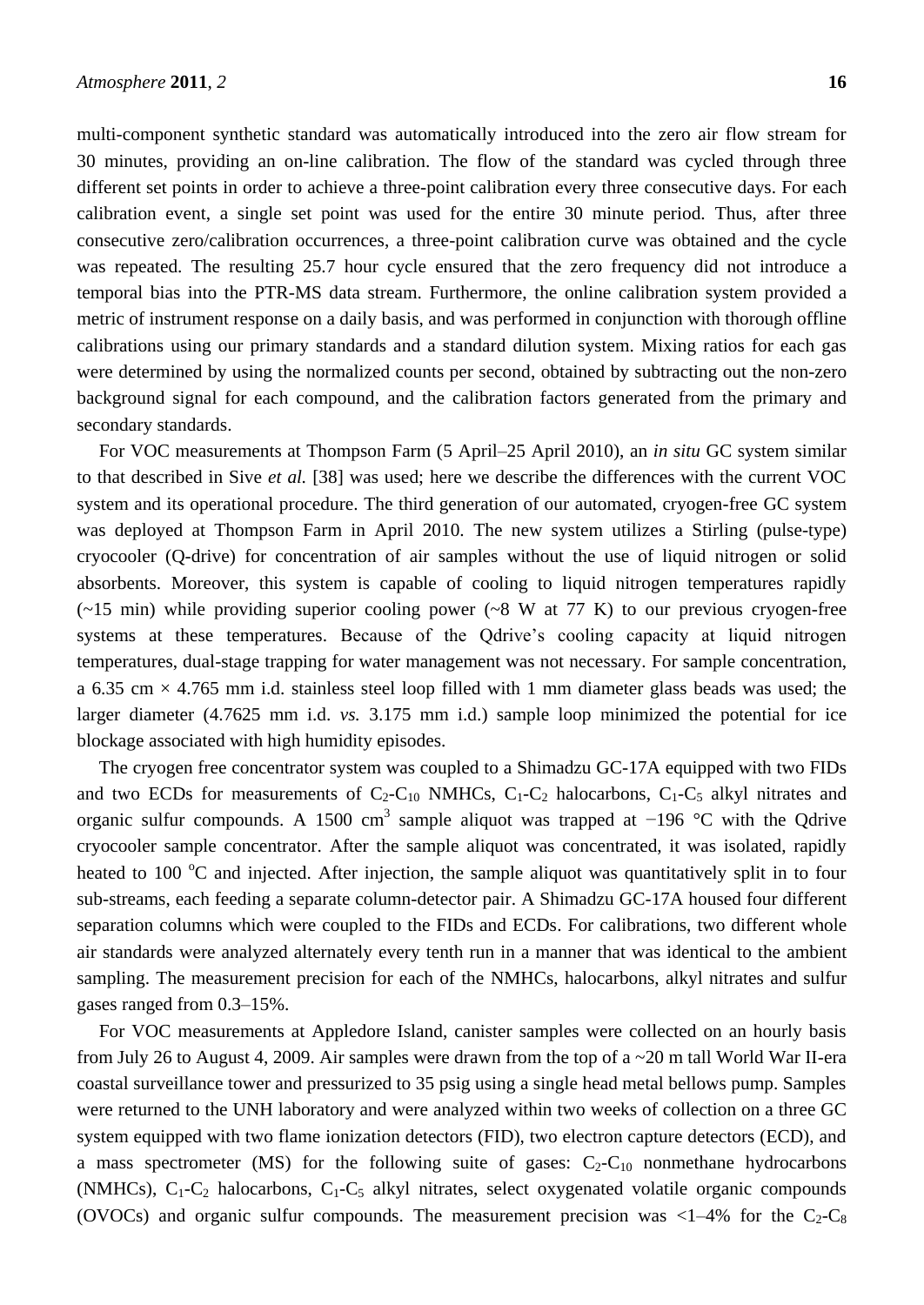NMHCs and 5% for  $C_2Cl_4$  at 6.0 pptv. Specific details regarding measurement precision and calibrations have been described elsewhere [24,32,38,43,44].

# **5. Conclusions**

A seasonal study was conducted to ascertain cycling of speciated atmospheric mercury in the marine and continental atmospheric boundary layers. A component of this work focused on assessing the automated Tekran system for measuring  $Hg<sup>P</sup>$ . Our results suggest that the filter-based  $Hg<sup>P</sup>$  has minimal positive artifact from uptake of RGM during sampling. In coastal New Hampshire, where RGM is at its highest mixing ratios in springtime, periodic artifact from RGM uptake could occur. However, comparison of the Tekran and filter  $Hg<sup>P</sup>$  values during a period of elevated RGM showed no difference in the measured mixing ratios suggesting that the artifact is essentially immeasurable. The largest discrepancy in measured mixing ratios of filter and Tekran  $Hg<sup>P</sup>$  always were associated with the highest levels of filter Hg<sup>P</sup>. Peaks in filter  $Hg<sup>P</sup>$  occurred in all seasons, and there was corresponding enhancements in selected hydrocarbons, halocarbons, and oxygenated compounds. Most of these cases also had enrichments in HCN and CH3CN, indicative of a biomass burning contribution. Since there were no reported wildfires in the backward trajectory determined source regions, we concluded that in winter this must include contributions from regional wood stove and fireplace emissions. In other seasons a variety of anthropogenic sources may be involved, including vehicle emissions, coal combustion, and other combustion types. Almost every peak in filter  $Hg<sup>P</sup>$  showed a potential biomass contribution as indicated by tracer compounds. In comparison, the Tekran exhibited little response to these events. Furthermore, we find no consistent disparity in the two methods caused by aerosol size distribution factors. In summer and winter the Tekran yielded somewhat lower correlation with the filter measurements. In springtime they tracked each other much more closely, with the Tekran still providing lower mixing ratios. We conclude that until the discrepancies are understood better between the filter and Tekran methodologies, the filter-based  $Hg<sup>P</sup>$  should provide higher values of  $Hg<sup>P</sup>$  for research application in chemical cycling studies.

### **Acknowledgements**

We appreciate the logistical support provided by the Shoals Marine Laboratory on Appledore Island. Financial support was obtained from the National Science Foundation under grant #ATM0837833, the National Oceanic and Atmospheric Administration AIRMAP program under grant #NA07OAR4600514, and the Environmental Protection Agency under contract #EP09H000355.

## **References**

- 1. Xiu, G.; Cai, J.; Zhang, W.; Hang, D.; Büeler, A.; Lee, S.; Shen, Y.; Xu, L.; Huang, X.; Zhang, P. Speciated mercury in size-fractionated particles in Shanghai ambient air. *Atmos. Environ.* **2009**, *43*, 3145-3154.
- 2. Mason, R.P.; Sheu, G.R. Role of the ocean in the global mercury cycle. *Global Biogeochem. Cycles* **2002**, *16*, doi:10.1029/2001GB001440.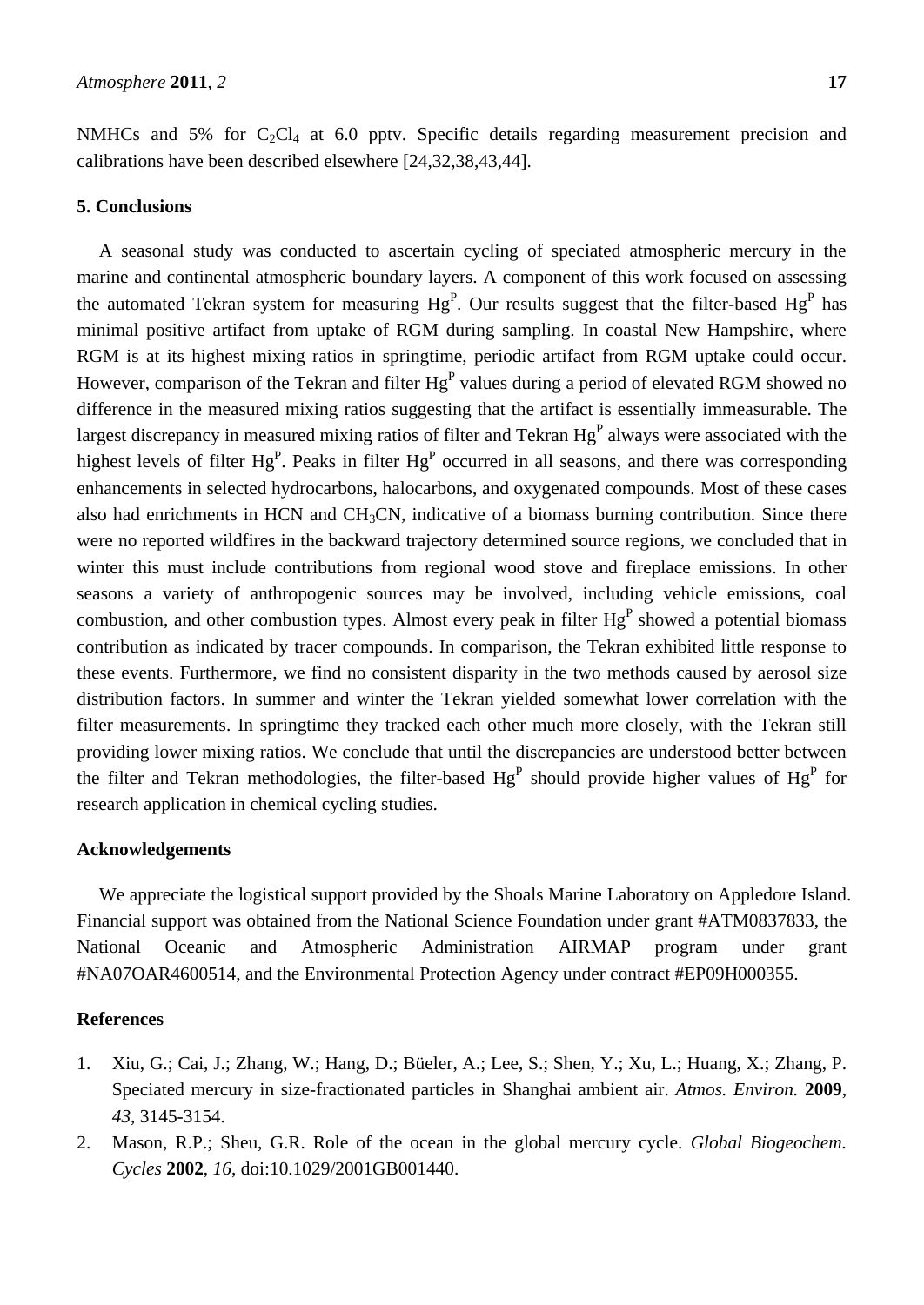- 3. Poissant, L.; Pilote, M.; Beauvais, C.; Constant, P.; Zhang, H.H. A year of continuous measurements of three atmospheric mercury species (GEM, RGM, and  $Hg<sub>P</sub>$ ) in southern Quebec, Canada. *Atmos. Environ.* **2005**, *39*, 1275-1287.
- 4. Yatavelli, R.L.N.; Fahrni, J. K.; Kim, M.; Crist, K.C.; Vickers, C.D.; Winter, S.E.; Connell, D.P. Mercury, PM<sub>2.5</sub> and gaseous co-pollutants in the Ohio River Valley region: Preliminary results from the Athens supersite. *Atmos. Environ.* **2006**, *40*, 6650-6665.
- 5. Peterson, C.; Gustin, M.; Lyman, S. Atmospheric mercury concentrations and speciation measured from 2004 to 2007 in Reno, Nevada, USA. *Atmos. Environ.* **2009**, *43*, 4646-4654.
- 6. Landis, M.S.; Stevens, R.K.; Schaedlich, F.; Prestbo, E.M. Development and characterization of an annular denuder methodology for the measurement of divalent inorganic reactive gaseous mercury in ambient air. *Environ. Sci. Technol.* **2002**, *36*, 3000-3009.
- 7. Malcolm, E.G.; Keeler, G.J. Evidence for a sampling artifact for particulate-phase mercury in the marine atmosphere. *Atmos. Environ*. **2007**, *41*, 3352-3359.
- 8. Rutter, A.P.; Schauer, J.J. The effect of temperature on the gas-particle partitioning of reactive mercury in atmospheric aerosols. *Atmos. Environ.* **2007**, *41*, 8647-8657.
- 9. Ebinghaus, R.; Jennings, S.G.; Schroeder, W.H.; Berg, T.; Donaghy, T.; Guentzel, J.; Kenny, C.; Kock, H.H.; Kvietkus, K.; Landing, W.; Mühleck, T.; Munthe, J.; Prestbo, E.M.; Schneeberger, D.; Slemr, F.; Sommar, J.; Urba, A.; Wallschläger, D.; Xiao, Z. International field intercomparison measurements of atmospheric mercury species at Mace head, Ireland. *Atmos. Environ.* **1999**, *33*, 3063-3073.
- 10. Poissant, L.; Pilote, M.; Beauvais, C.; Constant, P.; Zhang, H.H. A year of continuous measurements of three atmospheric mercury species (GEM, RGM, and  $Hg<sup>P</sup>$ ) in southern Qu dbec, Canada. *Atmos. Environ.* **2005**, *39*, 1275-1287.
- 11. Lyman, S.N.; Gustin, M.S. Speciation of atmospheric mercury at two sites in northern Nevada, USA. *Atmos. Environ.* **2008**, *42*, 927-939.
- 12. Yatavelli, R.L.N.; Fahrni, J.K.; Kim, M.; Crist, K.C.; Vickers, C.D.; Winter, S.E.; Connell, D.P. Mercury, PM<sub>2.5</sub> and gaseous co-pollutants in the Ohio River Valley region: Preliminary results from the Athens supersite. *Atmos. Environ.* **2006**, *40*, 6650-6665.
- 13. Xiu, G.; Cai, J.; Zhang, W.; Zhang, D.; Bueler, A.; Lee, S.; Shen, Y.; Xu, L.; Huang, X.; Zhang, P. Speciated mercury in size-fractionated particles in Shanghai ambient air. *Atmos. Environ.* **2009**, *43*, 3145-3154.
- 14. Chand, D.; Jaffe, D.; Prestbo, E.; Swartzendruber, P.C.; Hafner, W.; Weiss-Penzias, P.; Kato, S.; Takami, A.; Hatakeyama, S.; Kajii, Y. Reactive and particulate mercury in the Asian marine boundary layer. *Atmos. Environ.* **2008**, *42*, 7988-7996.
- 15. Lamborg, C.H.; Rolfhus, K.R.; Fitzgerald, W.F. The atmospheric cycling and air-sea exchange of mercury species in the south and equatorial Atlantic Ocean. *Deep Sea Res.* **1999**, *46*, 957-977.
- 16. Mason, R.P.; Fitzgerald, W.F.; Morel, F.M.M. The sources and composition of mercury in Pacific Ocean rain. *J. Atmos. Chem.* **1992**, *14*, 489-500.
- 17. Seigneur, C.; Wrobel, J.; Constantinou, E.A. A chemical kinetic mechanism for atmospheric inorganic mercury. *Environ. Sci. Technol.* **1994**, *28*, 1589-1597.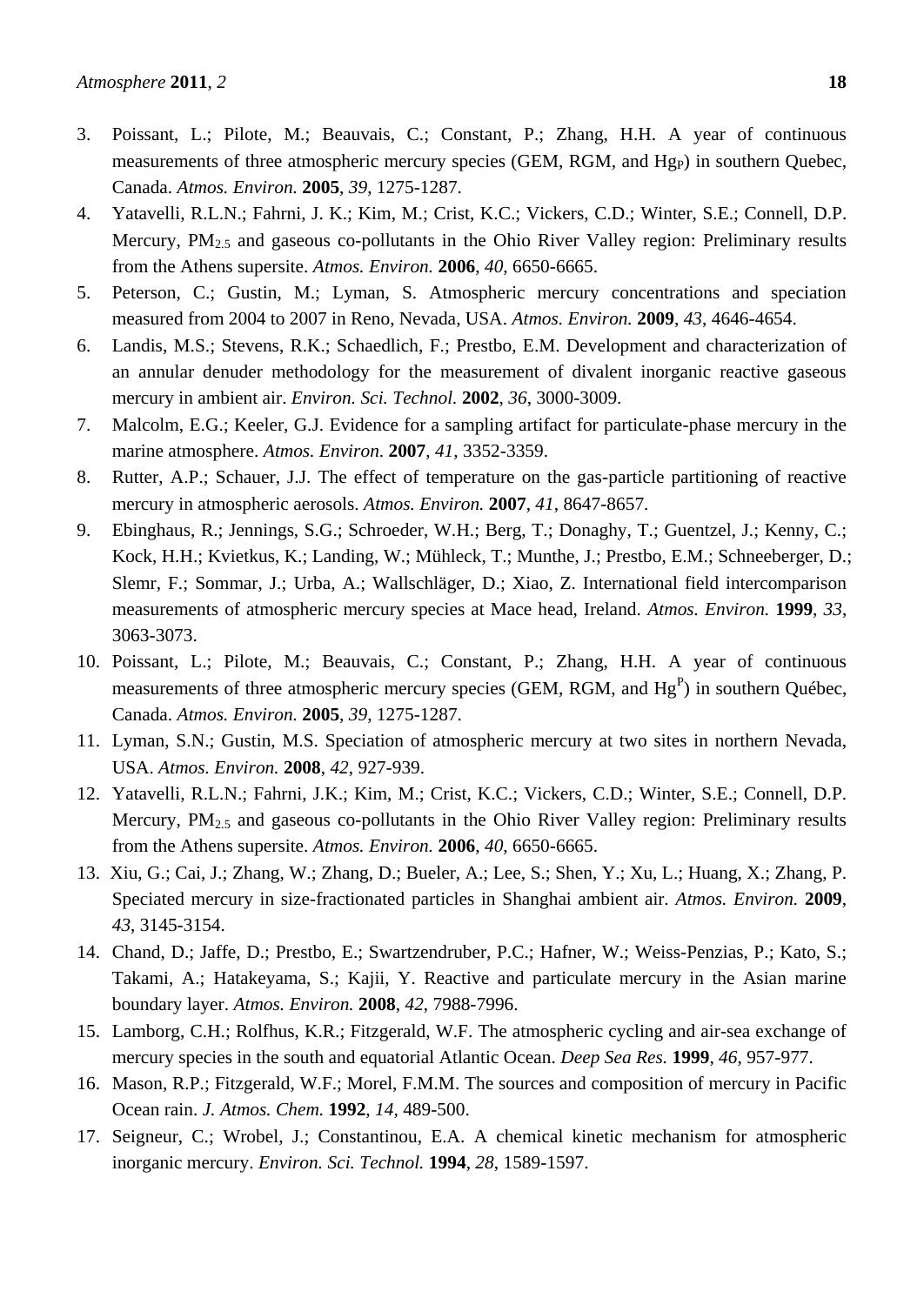- 18. Hedgecock, I.M.; Pirrone, N. Mercury and photochemistry in the marine boundary layer-modeling studies suggest in situ production of reactive gas phase mercury. *Atmos. Environ.* **2001**, *35*, 3035-3062.
- 19. Bullock, O.R. Modeling assessment of transport and deposition patterns of anthropogenic mercury air emissions in the United States and Canada. *Sci. Total Environ.* **2000**, *259*, 145-157.
- 20. Mao, H.; Talbot, R.; Sigler, J.M.; Sive, B.C.; Hegarty, J.D. Seasonal and diurnal variations of  $Hg^0$ over New England. *Atmos. Chem. Phys.* **2008**, *8*, 1403-1421.
- 21. Sigler, J.M.; Mao, H.; Sive, B.; Talbot, R. Gaseous elemental and reactive mercury in southern New Hampshire. *Atmos. Chem. Phys.* **2008**, *9*, 1929-1942.
- 22. Feddersen, D.; Talbot, R.; Mao, H.; Smith, M.; Sive, B. Size distribution of atmospheric mercury in marine and continental atmospheres. *Atmosphere* **2011**, to be submitted.
- 23. Lynam, M.M.; Keeler, G.J. Artifacts associated with the measurement of particulate mercury in an urban environment: The influence of elevated ozone concentrations. *Atmos. Environ.* **2005**, *39*, 3081-3088.
- 24. Blake, D.R.; Chen, T.-Y.; Smith, T.W., Jr.; Wang, J.-L.; Wingenter, O.W. Three dimensional distribution of NMHCs and halocarbons over the northwestern Pacific during the 1991 Pacific Exploratory Mission (PEM-West A). *J. Geophys. Res.* **1996**, *101*, 1763-1778.
- 25. Talbot, R.W.; Beecher, K.M.; Harriss, R.C.; Cofer, W.R. Atmospheric geochemistry of formic and acetic acids at a mid-latitude temperate site. *J. Geophys. Res.* **1988**, *93*, 1638-1652.
- 26. Russo, R.; Zhou, Y.; White, M.L.; Mao, H.; Talbot, R.; Sive, B.C. Multi-year (2004–2008) record of nonmethane hydrocarbons and halocarbons in New England: Seasonal variations and regional sources. *Atmos. Chem. Phys. Discuss.* **2010**, *10*, 1083-1134.
- 27. Munger, J.W.; Fan, S.-M; Bakwin, P.S.; Goulden, M.L.; Goldstein, A.H.; Colman, A.S.; Wofsy, S.C. Regional budgets for nitrogen oxides from continental sources: Variations of rates for oxidation and deposition with season and distance from source regions. *J. Geophys. Res.* **1998**, *103*, 8355-8368.
- 28. Talbot, R.; Mao, H.; Sive B. Diurnal characteristics of surface level O3 and other important trace gases in New England. *J. Geophys. Res.* **2005**, *110*, D09307.
- 29. Mao, H.; Talbot, R.W.; Hegarty, J.D. Long-term variation in speciated mercury at marine, coastal and inland sites in New England. *Atmosphere* **2011**, to be submitted.
- 30. Kim, S.Y.; Talbot, R.W.; Mao, H. Cycling of gaseous elemental mercury: Importance of water vapor, *Geophys. Res. Lett.* **2011**, to be submitted.
- 31. Zhou, Y.; Varner, R.K.; Russo, R.S.; Wingenter, O.W.; Haase, K.B.; Talbot, R.W.; Sive, B.C. Coastal water source of short-lived halocarbons in New England. *J. Geophys. Res.* **2005**, *110*, doi:10.1029/2004JD005603.
- 32. Zhou, Y.; Mao, H.; Russo, R.S.; Blake, D.R.; Wingenter, O.W.; Haase, K.B.; Ambrose, J.; Varner, R.K.; Talbot, R.; Sive, B.C. Bromoform and dibromomethane measurements in the seacoast region of New Hampshire, 2002–2004. *J. Geophys. Res.* **2008**, *113*, D08305.
- 33. Chen, M.; Talbot, R.; Mao, H.; Sive, B.; Chen, J.; Griffin, R.J. Air mass classification in coastal New England and its relationship to meteorological conditions. *J. Geophys. Res*. **2007**, *112*, doi:10.1029/2006JD007687.
- 34. Cardno, C.A. Tilting wind turbine tower suits its site. *ASCE* **2007**, *77*, 36-37.